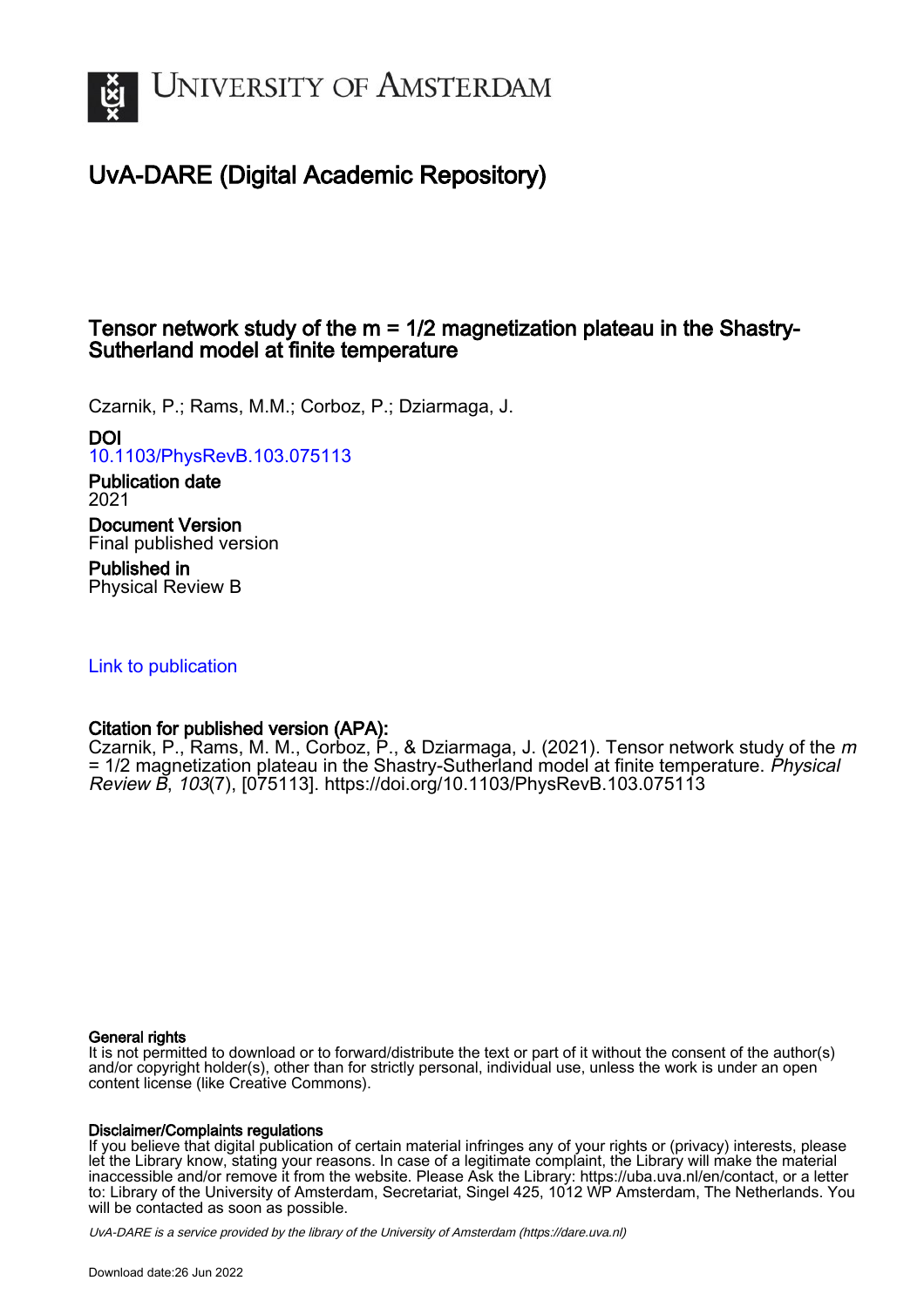# Tensor network study of the  $m = \frac{1}{2}$  magnetization plateau in the Shastry-Sutherland **model at finite temperature**

Piotr Czarnik[,](https://orcid.org/0000-0002-1235-7758)<sup>1</sup> Marek M. Rams .<sup>2</sup> Philippe Corboz,<sup>3</sup> and Jacek Dziarmaga<sup>2</sup>

*Theoretical Division, Los Alamos National Laboratory, Los Alamos, New Mexico 87545, USA Institute of Theoretical Physics, Jagiellonian University, Łojasiewicza 11, PL-30348 Kraków, Poland Institute for Theoretical Physics, Delta Institute for Theoretical Physics, University of Amsterdam, Science Park 904, 1098 XH Amsterdam, The Netherlands*

(Received 9 December 2020; revised 24 January 2021; accepted 26 January 2021; published 4 February 2021)

The two-dimensional infinite projected entangled pair state tensor network is evolved in imaginary time with the full update (FU) algorithm to simulate the Shastry-Sutherland model in a magnetic field at finite temperature directly in the thermodynamic limit. We focus on the phase transition into the  $m = \frac{1}{2}$  magnetization plateau, which was observed in experiments on  $SrCu_2(BO_3)_2$ . For the largest simulated bond dimension, the early evolution in the high-temperature regime is simulated with the simple update (SU) scheme and then, as the correlation length increases, continued with the FU scheme towards the critical regime. We apply a small symmetry-breaking bias field and then extrapolate towards zero bias using a simple scaling theory in the bias field. The combined SU + FU scheme provides an accurate estimate of the critical temperature, even though the results could not be fully converged in the bond dimension in the vicinity of the transition. The critical temperature estimate is improved with a generalized scaling theory that combines two divergent length scales: One due to the bias, and the other due to the finite bond dimension. The obtained results are consistent with the transition being in the universality class of the two-dimensional classical Ising model. The estimated critical temperature is 3.5(2) K, which is well above the temperature 2.1 K used in the experiments.

DOI: [10.1103/PhysRevB.103.075113](https://doi.org/10.1103/PhysRevB.103.075113)

#### **I. INTRODUCTION**

Weakly entangled quantum states constitute a small corner in an exponentially large Hilbert space but are ubiquitous as stationary (ground or thermal) states appearing in condensedmatter physics. They can be efficiently represented by tensor networks [\[1,2\]](#page-9-0), including the one-dimensional (1D) matrix product state (MPS) [\[3\]](#page-9-0), its two-dimensional (2D) generalization known as a projected entangled pair state (PEPS) [\[4\]](#page-9-0), or a multiscale entanglement renormalization ansatz [\[5–8\]](#page-9-0). The MPS ansatz provides a compact representation of ground states of 1D gapped local Hamiltonians [\[1,9,10\]](#page-9-0) and purifications of their thermal states [\[11\]](#page-9-0). It is also the ansatz underlying the density-matrix renormalization group (DMRG) [\[12–15\]](#page-9-0). Analogously, the 2D PEPS is expected to represent ground states of 2D gapped local Hamiltonians [\[1,2\]](#page-9-0) and their thermal states  $[16,17]$ , although representability of area-law states, in general, was shown to have its limitations [\[18\]](#page-9-0). Tensor networks do not suffer from the notorious sign problem plaguing quantum Monte Carlo methods. Consequently, they can deal with fermionic systems [\[19–23\]](#page-9-0) as was shown for both finite [\[24\]](#page-9-0) and infinite PEPS [\[25,26\]](#page-9-0).

The PEPS was originally proposed as an ansatz for ground states of finite systems [\[27,28\]](#page-9-0), generalizing earlier attempts to construct trial wave functions for specific models [\[29\]](#page-9-0). The subsequent development of efficient numerical methods for infinite PEPS (iPEPS) [\[30–33\]](#page-9-0) promoted it as one of the methods of choice for strongly correlated systems in 2D. Its power

was demonstrated, e.g., by a solution of the long-standing magnetization plateaus problem in the highly frustrated compound  $SrCu<sub>2</sub>(BO<sub>3</sub>)<sub>2</sub>$  [\[34,35\]](#page-9-0), establishing the striped nature of the ground state of the doped 2D Hubbard model [\[36\]](#page-9-0) and new evidence supporting the gapless spin liquid in the kagome Heisenberg antiferromagnet [\[37\]](#page-9-0). Recent develop-ments in iPEPS optimization [\[38–](#page-9-0)[40\]](#page-10-0), contraction [\[41,42\]](#page-10-0), energy extrapolations [\[43\]](#page-10-0), and universality-class estimation [\[44–46\]](#page-10-0) pave the way towards even more complicated problems, including simulation of thermal states [\[47–61\]](#page-10-0), mixed states of open systems [\[55,62\]](#page-10-0), excited states [\[63,64\]](#page-10-0), or realtime evolution  $[55,65-69]$ .

In parallel with iPEPS, there is continuous progress in simulating systems on cylinders of finite width using DMRG. This numerically highly stable method that is now routinely used to investigate 2D ground states [\[36,](#page-9-0)[70\]](#page-10-0) was applied also to thermal states on a cylinder [\[71](#page-10-0)[–75\]](#page-11-0). However, the exponential growth of the bond dimension limits the cylinder's width to a few lattice sites. Among alternative approaches are direct contraction and renormalization of a three-dimensional tensor network representing a 2D thermal density matrix  $[76-83]$ .

In this article, we apply the recent iPEPS finite-temperature (imaginary time-evolution) algorithm from Ref. [\[55\]](#page-10-0) to a challenging frustrated spin system: the Shastry-Sutherland model (SSM) [\[84\]](#page-11-0) in a magnetic field. It is an effective model of  $SrCu<sub>2</sub>(BO<sub>3</sub>)<sub>2</sub>$  [\[85–87\]](#page-11-0) for which experiments have revealed an intriguing sequence of magnetization plateaus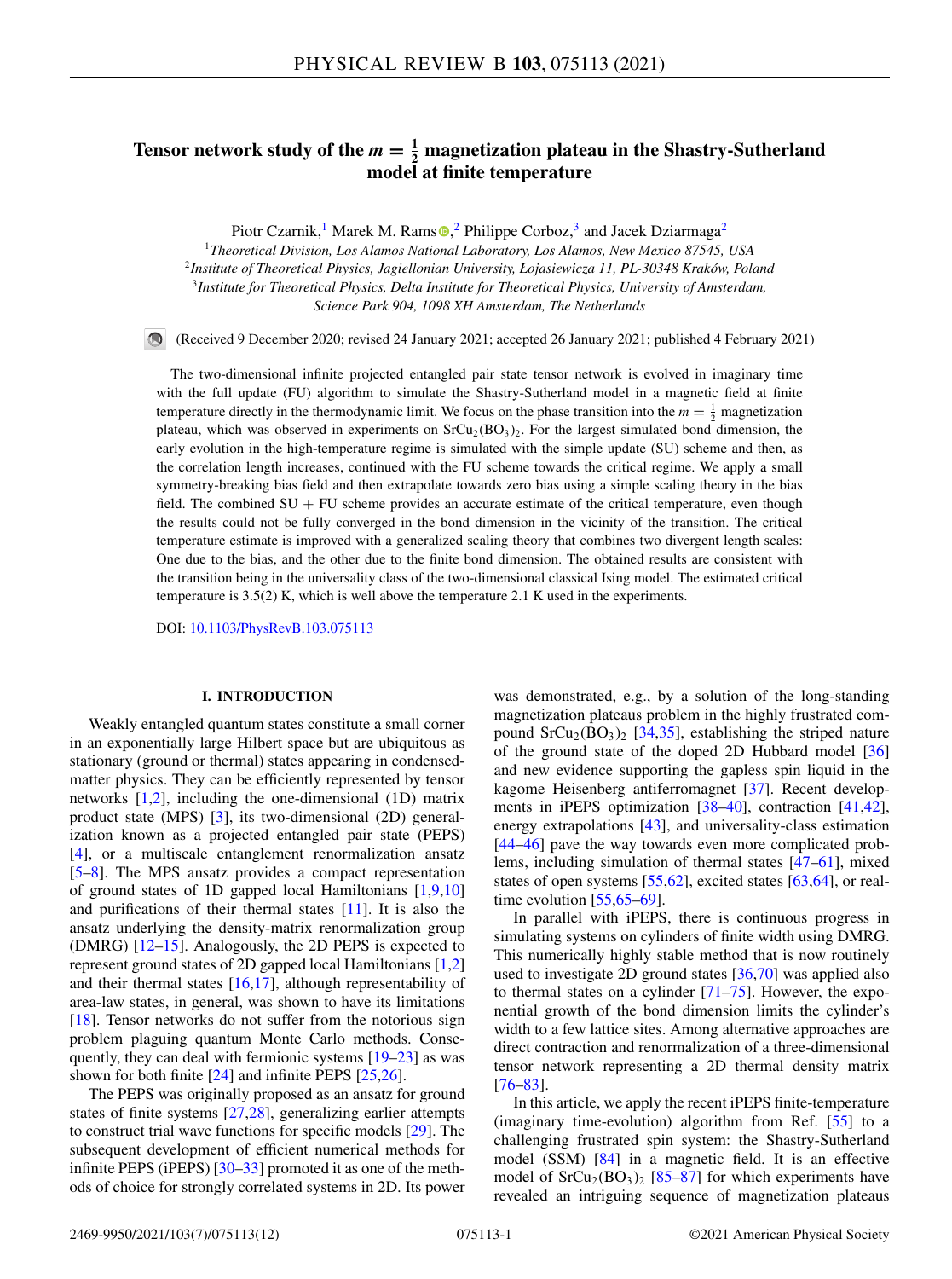<span id="page-2-0"></span>[\[34](#page-9-0)[,85,88–97\]](#page-11-0). On the theory side, much progress has been made in understanding the spin structures realized in these plateaus [\[34,35,](#page-9-0)[67,](#page-10-0)[86,87,95,97](#page-11-0)[–108\]](#page-12-0). Whereas at large magnetic fields the spin structures can be understood as crystals of triplets, at low fields they correspond to crystals of triplet bound states [\[35\]](#page-9-0). In experiments using ultrahigh magnetic fields up to 118 T [\[34\]](#page-9-0), a  $m = \frac{1}{2}$  plateau was found at low temperatures (2.1 K), which has also been predicted in theoretical studies at zero temperature [\[34](#page-9-0)[,67](#page-10-0)[,86,94,99,](#page-11-0)[107\]](#page-12-0). However, accurate studies at finite temperatures and finite magnetic fields have so far been lacking (for recent works at zero magnetic field, see Refs. [\[59,60\]](#page-10-0)). In particular, the negative sign problem puts it out of reach of quantum Monte Carlo. In this paper, we use iPEPS to study the finite-temperature phase transition into the  $m = \frac{1}{2}$  plateau phase to accurately determine the critical temperature and to confirm that the transition belongs to the 2D Ising universality class.

This paper is organized as follows. We first introduce the SSM in Sec. II. We follow in Sec. [III](#page-3-0) with a summary of the finite-temperature simple update (SU) and full update (FU) algorithms of Ref. [\[55\]](#page-10-0) used in this paper. In the same section, we introduce a hybrid  $SU + FU$  algorithm that provides better stability in the case of a large bond dimension. In Sec. [IV,](#page-3-0) we summarize a simple scaling theory [\[55,58\]](#page-10-0) that allows extrapolation to a zero symmetry-breaking field for results that are converged in the bond dimension. This simple theory is applied to the results of our simulations in Sec. [V,](#page-3-0) providing estimates of the critical temperature and evidence for the 2D Ising universality class of the transition. As the obtained numerical results are not fully converged in the bond dimension in Sec. [VI](#page-5-0) we introduce a generalized theory that enables extrapolation to the zero-field limit for results that are close to convergence. The theory yields the critical temperature consistent with the estimates of the simple theory applied to the largest simulated bond dimension. Finally, we conclude in Sec. [VII.](#page-6-0) Further technical details can be found in a series of appendices. In Appendix  $\overline{A}$ , we discuss technical details of the simulations with the hybrid  $SU + FU$  algorithm, and in Appendix  $\overline{B}$ , we compare the FU and SU + FU results to ones obtained with the SU evolution carried on all the way to the critical regime. Effects of the finite environmental bond dimension χ and Trotter step *d*β are analyzed in Appendix [C.](#page-8-0) Finally, we comment on the  $U(1)$  symmetry sectors appearing in our simulations in Appendix [D.](#page-8-0)

#### **II. SHASTRY-SUTHERLAND MODEL**

The SSM  $[84]$  with an external magnetic field is given by the Hamiltonian,

$$
H_0 = J' \sum_{\langle i,j \rangle} \mathbf{S}_i \cdot \mathbf{S}_j + J \sum_{\langle \langle i,j \rangle \rangle} \mathbf{S}_i \cdot \mathbf{S}_j - h \sum_i S_i^z, \qquad (1)
$$

with  $S_i$  being spin-1/2 operators. The spins are arranged on a square lattice with nearest-neighbor Heisenberg coupling  $J'$ . Pairs of spins form an effective square lattice of dimers (see Fig. 1) with the Heisenberg coupling *J* between spins within each dimer. The magnitude of the magnetic field is controlled by *h*. Below, we fix the units setting  $J = 1$  (as well as  $k_B =$  $\hbar = 1$ ).



FIG. 1. The Shastry-Sunderland model of spins 1/2 (represented by blue dots) arranged on a square lattice. The light blue bands indicate antiferromagnetic Heisenberg couplings between nearestand some next-nearest-neighbor sites with coupling strengths  $J'$  and *J*, respectively. It can be represented as a checkerboardlike lattice of dimers (indicated with black ovals). We label dimers belonging to the two sublattices as *A* and *B*. In our simulations, each dimer is combined into a single effective lattice site with a physical dimension  $d = 4$ . This way, we obtain a nearest-neighbor Hamiltonian on an effective square lattice of dimers. The corresponding tensor network ansatz with one tensor per dimer is shown with the black lines that indicate the virtual iPEPS bonds (the physical legs of the tensors are omitted here).

At zero magnetic field,  $h = 0$ , and for a small ratio of the couplings  $J'/J$ , the SSM has a dimer ground state, formed as a product of singlets  $[84]$ . For large  $J'/J$ , the ground state exhibits antiferromagnetic long-range order. In between, a plaquette phase is found  $[109-112]$  for  $0.675(2) < J'/J <$ 0.765(15) [\[113\]](#page-12-0).

At nonzero magnetic field, the model exhibits a series of magnetization plateaus. In this paper, we fix the ratio  $J'/J = 0.63$ , which was estimated for SrCu<sub>2</sub>(BO<sub>3</sub>)<sub>2</sub> from fits to the magnetization curve at high fields, see Ref. [\[34\]](#page-9-0). We simulate the model in the middle of the  $m = \frac{1}{2}$  magnetization plateau for  $h/J = 1.85$  [\[34\]](#page-9-0). The ground state corresponding to this plateau breaks the translational symmetry and exhibits a checkerboard order of magnetized dimers. The corresponding order parameter *o* is defined as

$$
o = \frac{1}{N} \left( \sum_{i \in A} \langle S_i^z \rangle - \sum_{i \in B} \langle S_i^z \rangle \right),\tag{2}
$$

where the labels *A* and *B* distinguish dimers (and the spins forming them) belonging to two different checkerboard sublattices, see Fig. 1. *N* is the number of all dimers in the lattice. The order parameter and the dimensionality of the model imply that a finite-temperature second-order phase transition should belong to the universality class of the classical 2D Ising model.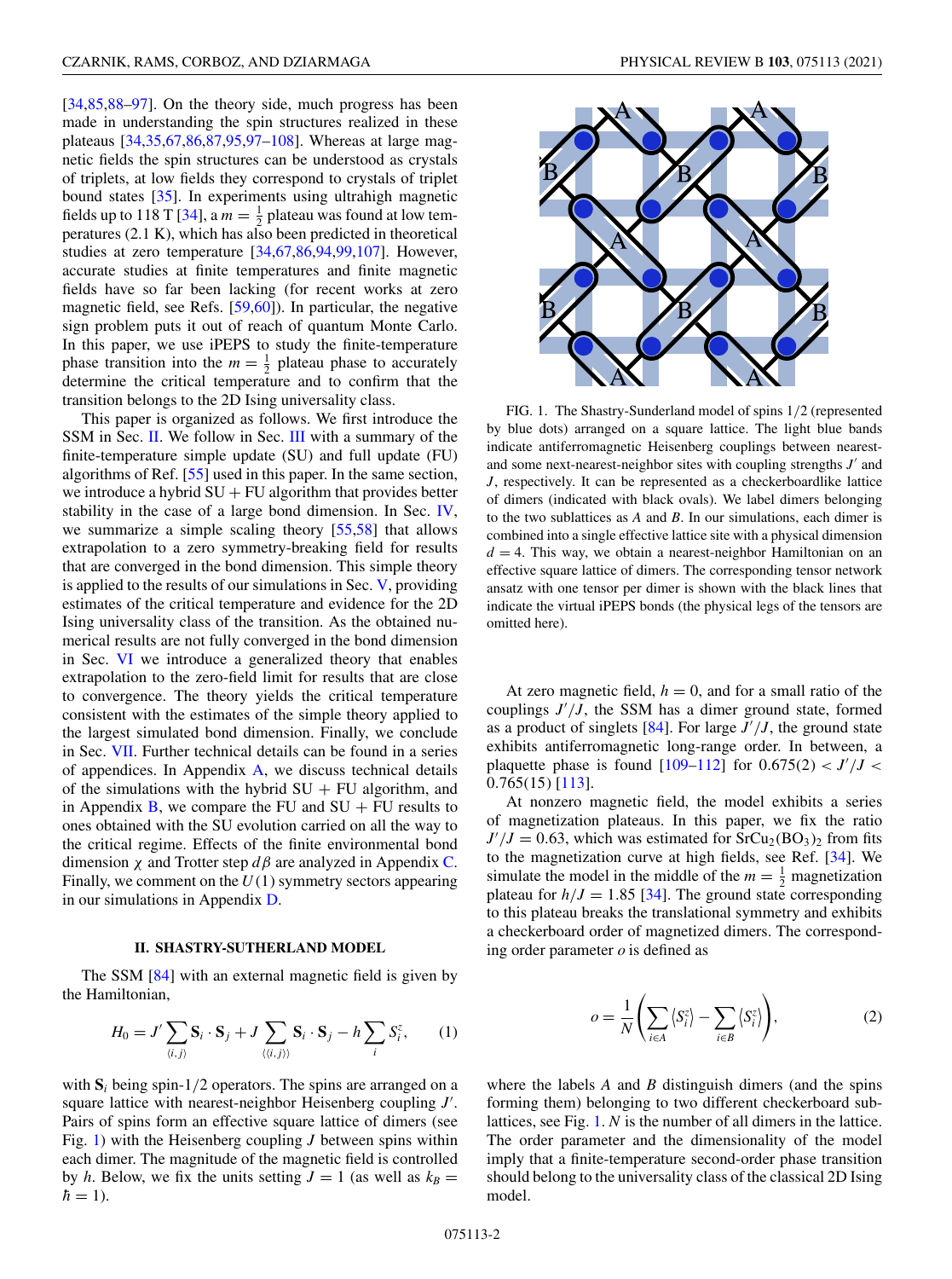#### **III. IPEPS ALGORITHM**

<span id="page-3-0"></span>We use a FU scheme to simulate imaginary time evolution of a thermal state's purification that is represented as an iPEPS [\[55,58\]](#page-10-0). To simulate the SSM we map each dimer to a single iPEPS site with a local Hilbert space of dimension  $d = 4$ , see Fig. [1](#page-2-0) (as was performed in some of the previous studies [\[34,35](#page-9-0)[,59,](#page-10-0)[113,114\]](#page-12-0)). We employ *U* (1) symmetric iPEPS to speed up simulations. The expectation values of observables follow from iPEPS contraction via the corner transfer-matrix renormalization-group (CTMRG) method  $[33,115,116]$  $[33,115,116]$  where the accuracy of the contraction is controlled by an environmental bond dimension  $\chi$ .

For the largest simulated iPEPS bond dimension  $D = 9$ , we find that it is beneficial to perform the first few steps of the evolution with the SU scheme and then continue with the FU scheme. The imaginary time evolution begins at infinite temperatures for which we conveniently choose the purification to be a product state over all the sites of the effective lattice of dimers,

$$
\prod_{k} \left( \sum_{j_k=1}^{d} |j_k, j_k \rangle \right). \tag{3}
$$

Here, the first (second) index in  $|j_k, j_k\rangle$  refers to the physical (ancilla) state at the *k*th lattice site. When represented by iPEPS the product state has a trivial bond dimension  $D = 1$ . In the early stages of the evolution, for small inverse temperatures  $\beta$ , correlations remain short range and are effectively limited to the nearest-neighbor sites. In that case, it is not necessary to use the FU scheme that requires expensive evaluation of the infinite tensor environment (necessary to represent long-range correlations accurately) and whose stability may become problematic. Indeed, for weak correlations when *D* is too large, the norm matrix (that has to be repeatedly pseudoinverted) is abundant in zero modes. We observe that the FU results for large *D* depend strongly on the pseudoinverse cutoff chosen during the first steps of the evolution, consistent with this scenario. Therefore, in the early stages of the evolution (in the high-temperature regime), the SU scheme offers more efficiency and stability than the FU without compromising the accuracy of long-range correlations that are still absent. However, in the case of critical states, it was shown that the SU scheme might converge too slowly with the iPEPS bond dimension to provide accurate results [\[55\]](#page-10-0). That is why as the temperature decreases towards *Tc* the optimal strategy seems to be to switch from SU to FU at some inverse-temperature  $\beta_{SU}$  chosen to maximize the accuracy (see Appendix [A](#page-6-0) for systematic comparisons).

We add a small symmetry-breaking term,

$$
H_{\text{bias}} = h_s \left( \sum_{i \in A} S_i^z - \sum_{i \in B} S_i^z \right),\tag{4}
$$

to make the simulations of the evolution across the critical point with a finite bond dimension feasible. The bias  $h<sub>s</sub>$  turns the phase transition into a smooth crossover. Therefore, we perform simulations using the Hamiltonian,

$$
H = H_0 + H_{bias},\tag{5}
$$

and recover the results for  $H_0$  by extrapolating to  $h_s = 0$ . To that end, we require a scaling theory in the critical regime. We begin with a simplifying assumption that the results are converged in the bond dimension for each value of the bias.

#### **IV. SIMPLE SCALING THEORY**

Assuming a continuous phase transition—rather than a weakly first-order one—and convergence in *D*, the simple (standard) scaling theory predicts the behavior of the order parameter  $o(t, h_s)$ , its temperature derivative  $o'(t, h_s)$  $\partial \phi(t, h_s)/\partial t$ , specific-heat  $C_V(t, h_s)$ , and correlation length  $\xi(t, h_s)$  in the vicinity of the critical temperature  $T_c$  of the second-order phase transition as

$$
o(t, h_s) = h_s^{1/\delta} f\bigl(t h_s^{-1/\tilde{\beta}\delta}\bigr),\tag{6}
$$

$$
o'(t, h_s) = h_s^{(\tilde{\beta}-1)/\tilde{\beta}\delta} f'(th_s^{-1/\tilde{\beta}\delta}), \tag{7}
$$

$$
C_V(t, h_s) = h_s^{-\alpha/\tilde{\beta}\delta} g\bigl(th_s^{-1/\tilde{\beta}\delta}\bigr),\tag{8}
$$

$$
\xi(t, h_s) = h_s^{-\nu/\tilde{\beta}\delta} l\bigl(th_s^{-1/\tilde{\beta}\delta}\bigr). \tag{9}
$$

Here,  $t = (T - T_c)/T_c$  is a dimensionless distance from the critical point,  $v$ ,  $\hat{\beta}$ ,  $\delta$ , and  $\alpha$  are the critical exponents, and *f*, *g*, and *l* are nonuniversal functions with  $f'(x) = df/dx$ [\[55\]](#page-10-0). Note that we use  $\hat{\beta}$  instead of a conventional notation to avoid confusion with the inverse temperature  $\beta = 1/T$ . At the critical temperature (at  $t = 0$ ) the correlation length scales with  $h_s$  as

$$
\xi(t=0, h_s) \stackrel{\text{def}}{=} \xi_h \propto h_s^{-\nu/\tilde{\beta}\delta}.
$$
 (10)

For fixed  $h_s$ , both  $o'(t, h_s)$  and  $C_V(t, h_s)$  have a peak in the vicinity of  $T_c$  at  $T^*(h_s)$  and  $T^*_{C_V}(h_s)$ , respectively. The scaling theory implies that

$$
T^*(h_s) = T_c + ah_s^{1/\tilde{\beta}\delta},\tag{11}
$$

$$
T_{C_V}^*(h_s) = T_c + bh_s^{1/\tilde{\beta}\delta},\qquad(12)
$$

where *a* and *b* are nonuniversal constants. Below, we use Eqs. (11) and (12) to determine  $T_c$  and verify the universality class numerically. Additionally, to provide further verification of the universality class, we investigate the behavior of the correlation length  $\xi$  and order-parameter derivative  $o'$  at  $t^*(h_s) = [T^*(h_s) - T_c]/T_c$ , i.e., at the temperature where *o*<sup>-</sup> has a maximum. The expected scalings read

$$
\xi^*(h_s) \stackrel{\text{def}}{=} \xi(t^*(h_s), h_s) \propto h_s^{-\nu/\tilde{\beta}\delta},\tag{13}
$$

$$
o'^{*}(h_s) \stackrel{\text{def}}{=} o'(t^*(h_s), h_s) \propto h_s^{(\tilde{\beta}-1)/\tilde{\beta}\delta}.
$$
 (14)

#### **V. NUMERICAL RESULTS**

We perform the imaginary time evolution with a bias in the range of  $10^{-29/8} \approx 2.4 \times 10^{-4} \le h_s/h \le 10^{-22/8} \approx$  $1.8 \times 10^{-3}$  (with  $h_s/h = 10^{-j/8}$  for integer *j*). Figure [2](#page-4-0) shows the order parameter and the specific heat for the weakest bias  $h_s/h = 10^{-29/8}$  where criticality is the most apparent. For  $D = 6-9$ , we observe the order-parameter symmetry breaking and the peak of specific-heat  $C_V$  at  $T \approx 0.05$ . Although it is clear that the results are not fully converged in the bond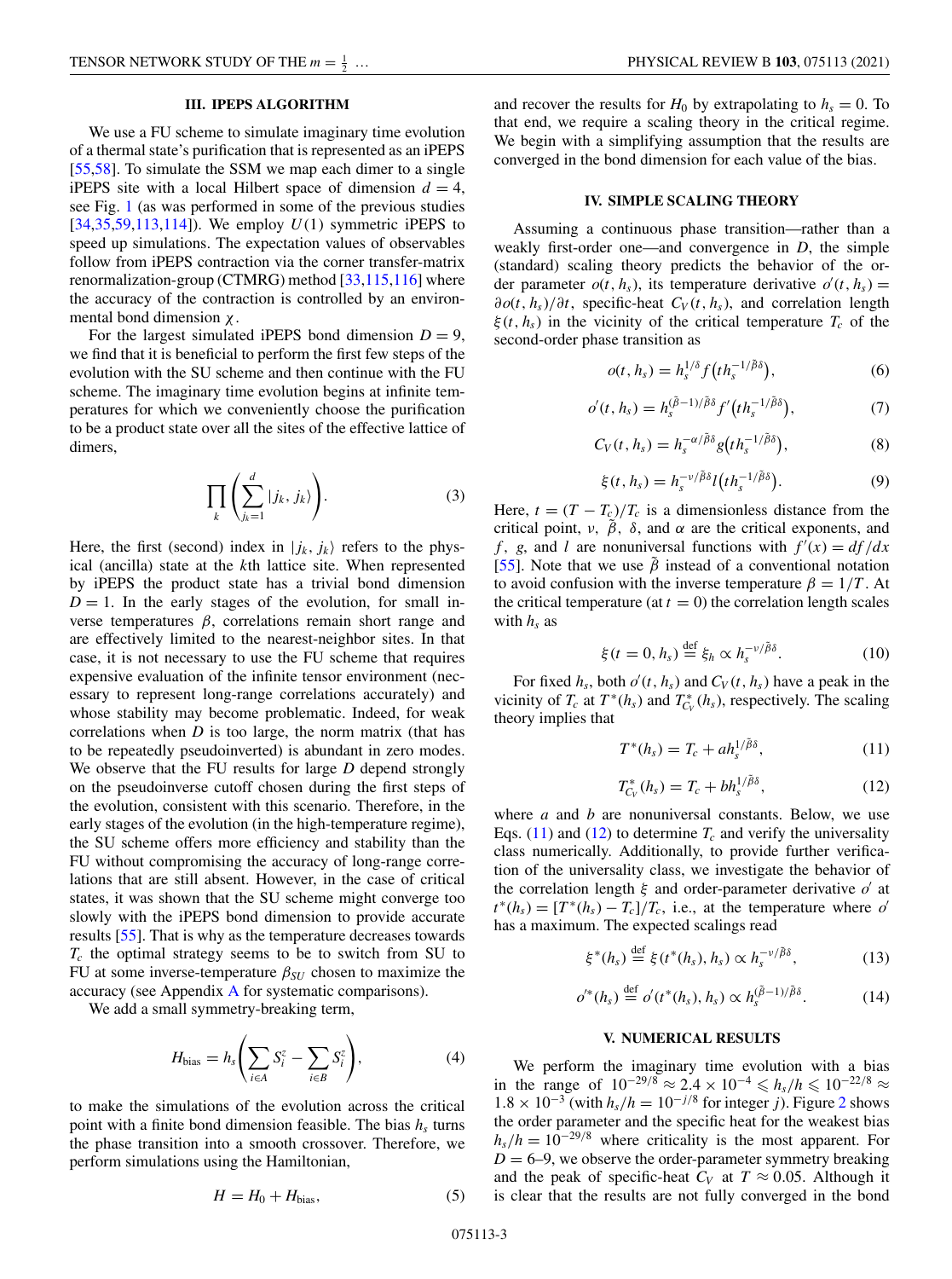<span id="page-4-0"></span>

FIG. 2. Temperature dependence of (a) the order-parameter  $o(T)$ , (b) its temperature derivative  $o'(T)$ , and (c) the specific-heat  $C_V(T)$ . The results are for the smallest simulated symmetry-breaking bias  $h_s/h \approx 2.4 \times 10^{-4}$  and the parameters  $J'/J = 0.63$  and  $h/J =$ 1.85 (fixing the units with  $J = \hbar = k_B = 1$ ). Different curves correspond to the iPEPS bond dimension  $D = 6-9$  where the exact results should be recovered for  $D \to \infty$ . Both  $o'(T)$  and  $C_V(T)$  display sharp peaks at temperatures where the order parameter suddenly rises, indicating the vicinity of the critical point. The inset displays a wider range of temperatures.

dimension, in this section we will continue with the simple scaling theory. A more refined analysis will follow in Sec. [VI.](#page-5-0)

As we can see in Fig. 3, in the considered range of biases,  $T^*(h_s)$  and  $T^*_{C_V}(h_s)$  can be fitted accurately by scaling formulas in Eqs. [\(11\)](#page-3-0) and [\(12\)](#page-3-0), respectively. From the fits, we infer the estimates of  $T_c$  and  $1/\tilde{\beta}\delta$  that we gather in Table [I.](#page-5-0) For the largest *D* = 7–9, the estimates of  $1/\beta\delta$  that we obtain from



FIG. 3. Extrapolation of the critical temperature based on a simple scaling theory. In panel (a), we plot the position  $T^*(h_s)$  of the maximum of  $o'(T, h_s)$ , see Fig. 2 for different values of the bias and  $D = 6-9$ . Each curve is fitted with the scaling ansatz in Eq. [\(11\)](#page-3-0). Similarly, in (b), we focus on the maxima of the specific-heat  $T_{C_V}^*(h_s)$ and fit it with the scaling ansatz in Eq. [\(12\)](#page-3-0). The obtained values of the critical temperature  $T_c$  and critical exponent  $1/\tilde{\beta}\delta$  are collected in Table [I.](#page-5-0)

the fits of  $T^*(h_s)$  agree with the classical 2D Ising universality class within their error bars. *A priori*, we expect that the estimates obtained from the fits of  $T_{C_V}^*(h_s)$  may be less accurate as the height of the  $C_V$  peak diverges only logarithmically in the 2D Ising universality class. That makes the scaling in Eq. [\(12\)](#page-3-0) more susceptible to nonuniversal corrections. Nevertheless, for *D* = 7–9, we still obtain  $1/\tilde{\beta}\delta$  which differs from the Ising universality class by at most 15% only.

We proceed with analyzing the magnitudes of the correlation length and the order-parameter derivative. In Fig. [4](#page-5-0) we plot  $o^*(h_s)$  and  $\xi^*(h_s)$  for  $D = 7$ –9 together with their best fits according to the scaling formulas [\(14\)](#page-3-0) and [\(13\)](#page-3-0), respectively. Estimates of  $(1 - \tilde{\beta})/\tilde{\beta}\delta$  and  $\nu/\tilde{\beta}\delta$  obtained in this way are collected in Table [II.](#page-5-0) They differ from the Ising 2D values by at most 7% and 15%, respectively. Here, the correlation length was obtained by extrapolating the spectrum of the CTMRG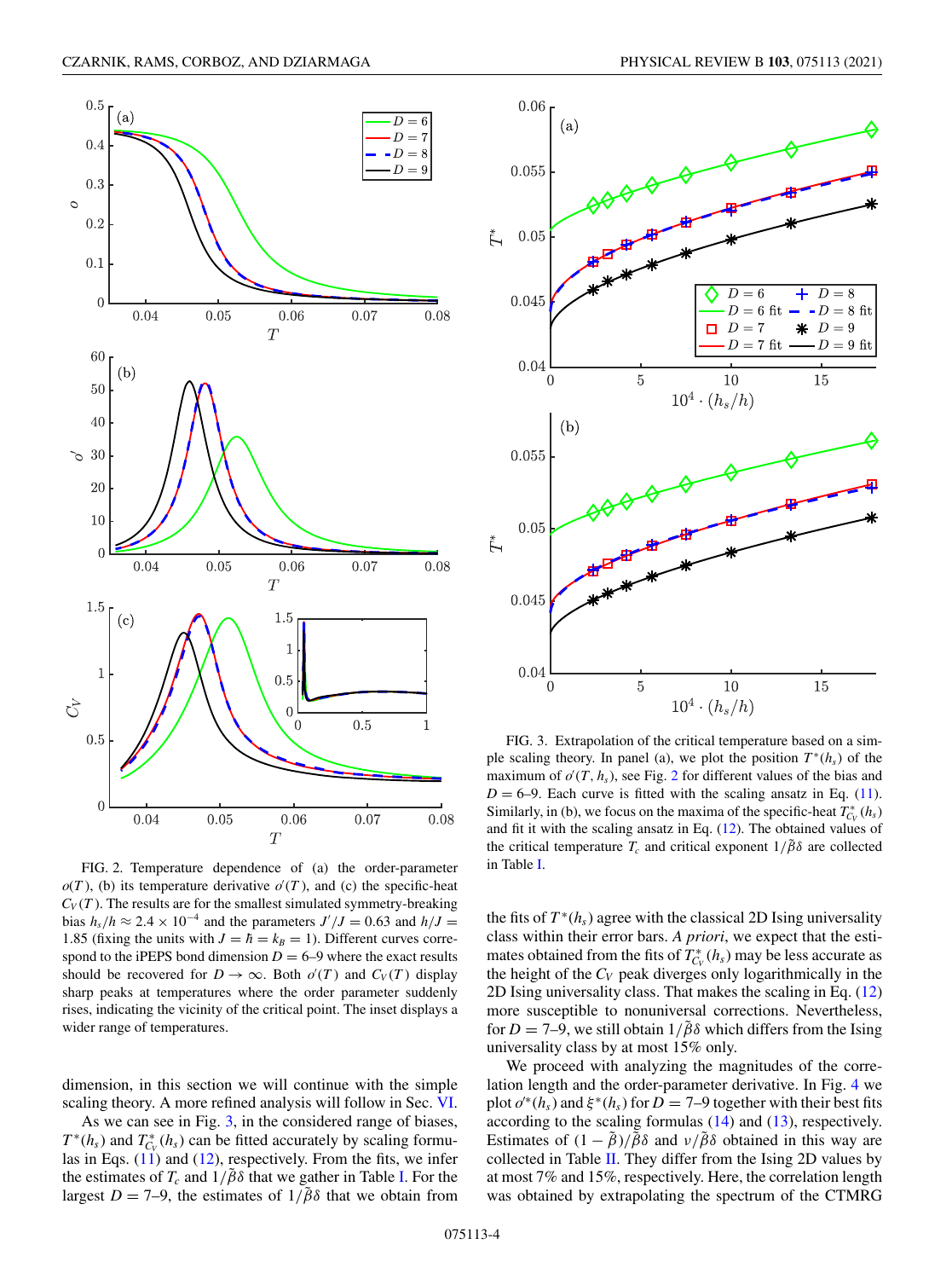<span id="page-5-0"></span>TABLE I. The critical temperature  $T_c$  and the critical exponent 1/ $\tilde{\beta} \delta$  obtained from the best fits of *T*<sup>\*</sup>(*h<sub>s</sub>*) and *T*<sub>*C<sub>V</sub>*</sub> (*h<sub>s</sub>*) shown in Fig. [3](#page-4-0) for different values of the iPEPS bond dimension *D*. The error bars correspond to 68% confidence intervals. The fitted values of  $1/\beta\delta$  can be compared with the one in the universality class of the 2D classical Ising model.

| Method           | D | $T_c$     | $1/\tilde{\beta}\delta$ |
|------------------|---|-----------|-------------------------|
| $T^*(h_s)$       | 6 | 0.0505(3) | 0.69(5)                 |
| $T^*(h_{s})$     | 7 | 0.0445(5) | 0.54(4)                 |
| $T^*(h_s)$       | 8 | 0.0443(9) | 0.51(7)                 |
| $T^*(h_s)$       | 9 | 0.0429(4) | 0.57(4)                 |
| $T_{C_V}^*(h_s)$ | 6 | 0.0496(2) | 0.72(4)                 |
| $T_{C_V}^*(h_s)$ | 7 | 0.0446(2) | 0.61(2)                 |
| $T_{C_V}^*(h_s)$ | 8 | 0.0442(3) | 0.53(3)                 |
| $T_{C_V}^*(h_s)$ | 9 | 0.0428(1) | 0.61(1)                 |
| 2D Ising         |   |           | $8/15 \approx 0.53$     |



FIG. 4. Scaling of the correlation length and the magnitude of the order-parameter derivative at its peak. In (a), we show a log-log plot of  $\xi^*(h_s)$  fitted by the scaling ansatz in Eq. [\(13\)](#page-3-0), whereas in (b), we focus on  $o'^*(h_s)$  and the corresponding scaling ansatz in Eq. [\(14\)](#page-3-0). The fitted critical exponents are gathered in Table II. Here  $\xi^*$  is measured in units of lattice spacing of the effective dimer lattice, see Fig. [1.](#page-2-0)

TABLE II. The values of the critical exponents  $\nu/\tilde{\beta}\delta$  and (1 –  $\tilde{\beta}$ )/ $\tilde{\beta}$ δ obtained from the best fits of the correlation length and the peak amplitude of the order-parameter derivative in Fig. 4 for different iPEPS bond dimensions *D*. The reference values are for the classical 2D Ising universality class.

| D        | $\nu/\tilde{\beta}\delta$ | $(1 - \tilde{\beta})/\tilde{\beta}\delta$ |
|----------|---------------------------|-------------------------------------------|
| 6        | 0.27(2)                   | 0.33(2)                                   |
| 7        | 0.452(3)                  | 0.496(2)                                  |
| 8        | 0.462(5)                  | 0.500(3)                                  |
| 9        | 0.449(3)                  | 0.488(4)                                  |
| 2D Ising | $8/15 \approx 0.53$       | $7/15 \approx 0.467$                      |

transfer matrix to the limit of infinite environmental bond dimension  $\chi$  [\[46\]](#page-10-0). We obtain

$$
1.9 < \xi^*(h_s) < 4.9 \tag{15}
$$

measured in the units of the dimer lattice spacing (for the units of spacing in the original spin-1/2 lattice, multiply by  $\sqrt{2}$ ). The values compare favorably to the ones accessible by other state-of-the-art methods, such as DMRG on a thin cylinder.

#### **VI. GENERAL SCALING THEORY**

Although our numerical simulation could not be fully converged in *D* in the vicinity of the transition, the simple scaling theory—which assumes such a convergence—provides remarkably self-consistent results. Those are in good agreement with the expected universality class of the 2D Ising model. This suggests that we are in the limit where the corrections to the simple scaling theory are small. To capture them correctly, we try below a more general scaling theory. There, in addition to the correlation length  $\xi_h$  in [\(10\)](#page-3-0) (that diverges in the limit of zero bias), we have another correlation length ξ*<sup>D</sup>* that diverges for infinite bond dimension. Here, we define ξ*<sup>D</sup>* as the correlation length obtained for a given *D* at the critical point (at  $t = 0$ ) and without bias  $h_s = 0$ . In the absence of the bias, the relevance of  $\xi_D$  was well established both at zero [\[44,45\]](#page-10-0) and at finite temperatures [\[56\]](#page-10-0).

When both  $\xi_h$  and  $\xi_D$  are finite, Eq. [\(7\)](#page-3-0) generalizes to

$$
o'(t, h_s, D) = h_s^{(\tilde{\beta} - 1)/\tilde{\beta}\delta} F\left(th_s^{-1/\tilde{\beta}\delta}, \xi_h/\xi_D\right),\tag{16}
$$

where *F* is a nonuniversal function. For  $\xi_h/\xi_D \rightarrow 0$ , it becomes equal to  $f'(th_s^{-1/\tilde{\beta}\delta})$  in Eq. [\(7\)](#page-3-0). From Eq. (16) we obtain

$$
T^*(h_s, D) = T_c + a(x)h_s^{1/\tilde{\beta}\delta}, \qquad x = \xi_h/\xi_D,
$$
 (17)

where  $a(x)$  is a nonuniversal function. We are interested in the regime of  $x \ll 1$  where the influence of the bias  $h_s$  on the correlation length is stronger than the one coming from *D* (in other words, results for each finite bias are almost converged in *D*). In this regime we postulate an asymptotic form

$$
a(x) = a + bx^c,\tag{18}
$$

where *a*, *b*, and *c* are nonuniversal constants. The combination of Eqs.  $(17)$  and  $(18)$  yields

$$
T^*(h_s, \xi_D) = T_c + ah_s^{1/\tilde{\beta}\delta} + \frac{b}{\xi_D^c} h_s^{(1-cv)/\tilde{\beta}\delta}.
$$
 (19)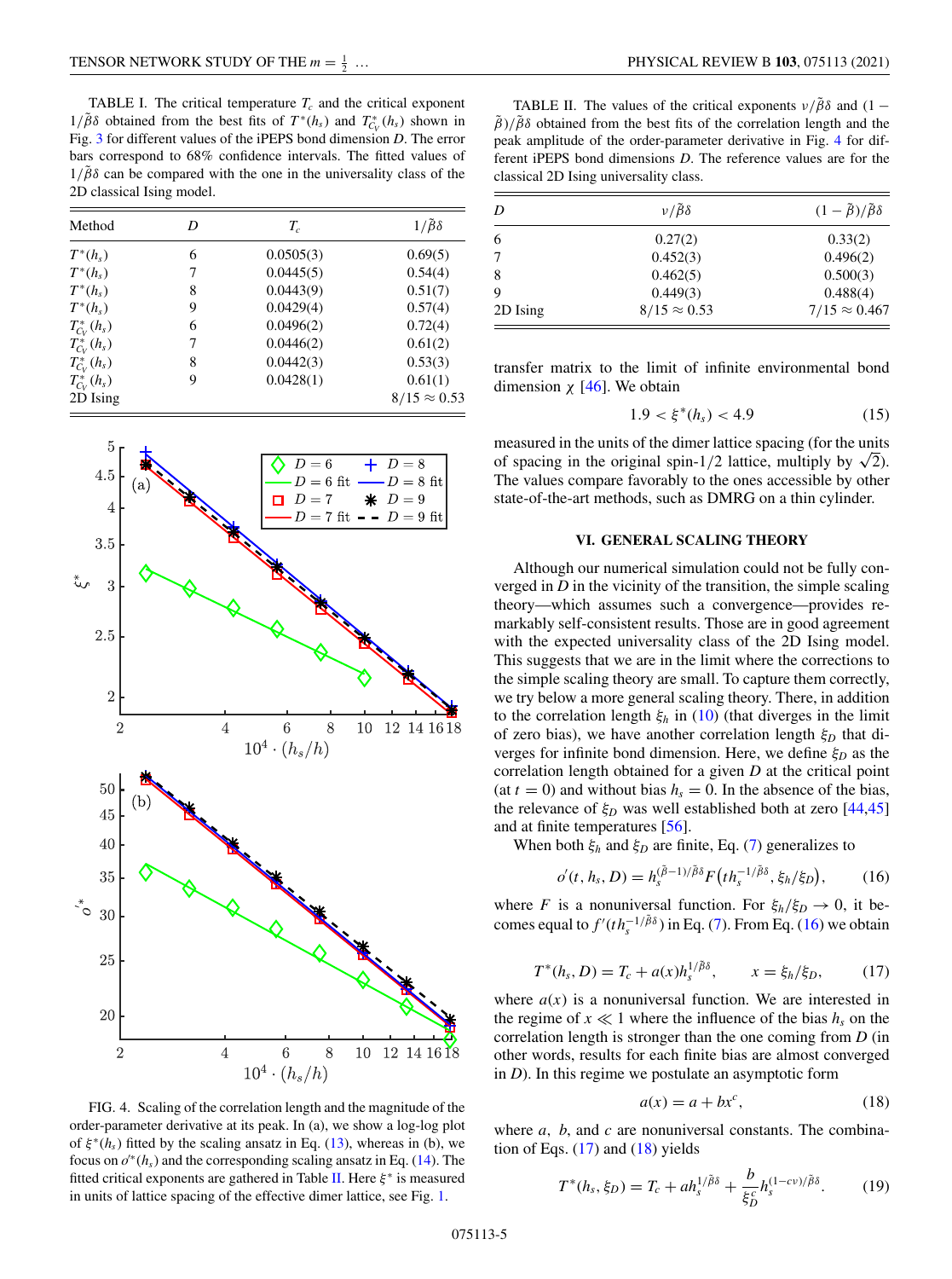<span id="page-6-0"></span>

FIG. 5. The scaling ansatz combining both the effect of a small bias *hs* and the finite iPEPS bond dimension *D*. All three curves  $T^*(h_s, \xi_D)$ , indicating the position of the maximum of the order-parameter derivative for  $D = 7-9$ , are fitted by the sin-gle scaling ansatz in Eq. [\(19\)](#page-5-0). The fit yields  $T_c = 0.043(2)$ ,  $c =$ 0.83(4),  $\xi_{D=8}/\xi_{D=7} = 1.09(7)$ ,  $\xi_{D=9}/\xi_{D=7} = 25^{+\infty}_{-23.6}$ . The error bars correspond to 68% confidence intervals.

Here  $T_c$ ,  $a$ ,  $b$ , and  $c$  are the fitting parameters that do not depend on the bond dimension, and  $\xi_D$  is *D* dependent. Note that it is not possible to fit the actual values of  $\xi_D$  but only the ratios ξ*D*+1/ξ*D*.

Assuming the 2D Ising universality class, the best fit to all the data for  $D = 7-9$  is shown in Fig. 5. It yields the critical temperature,

$$
T_c = 0.043(2),\t(20)
$$

with the error bar corresponding to a  $68\%$  confidence interval. We note that the upper error bar of  $\xi_{D=9}/\xi_{D=7}$  extends to infinity. This is a consequence of  $(1 - cv)/\tilde{\beta}\delta = 0.09(2)$ being close to zero which makes the last term in [\(19\)](#page-5-0) rather insensitive to  $h_s$ . For  $1 - cv = 0$  it would be impossible to fit *Tc*. This explains its relatively large error bar, despite the high quality of the fit in Fig. 5. Still, the relative error on  $T_c$  is only 5%, which is a considerably high accuracy given the fact that the error includes both finite bias and finite bond dimension effects in a systematic way.

#### **VII. SUMMARY**

In this paper, we have systematically studied the finitetemperature phase transition into the  $m = \frac{1}{2}$  plateau phase in the Shastry-Sutherland model using iPEPS. At the technical level there are two main developments in this paper: the SU + FU hybrid algorithm and the generalized scaling theory. The former combines the advantages of the two most popular time-evolution schemes. At a small  $\beta$ , it takes advantage of the stability and efficiency of the SU for states with shortrange correlations. At larger  $\beta$ 's it switches over to the FU scheme to take into account long-range correlations and make the most efficient use of the limited bond dimension. The latter development becomes a necessary tool when even the FU algorithm cannot provide full convergence in the vicinity of the phase transition for available bond dimensions. The generalized scaling theory includes two relevant finite length scales: One due to the finite symmetry-breaking bias and the other due to the finite bond dimension. Its expressive power bridges the gap towards results that are fully converged in both bond dimension and extrapolated to zero bias.

Using the simple scaling theory, which assumes results are converged in *D*, the estimates of  $1/\beta\delta$  obtained with the scaling ansatz  $(11)$  are in agreement with the 2D classical Ising model universality class for sufficiently large  $D \ge 7$ . Our result for the critical temperature  $T_c = 0.043(2)$ , obtained from the generalized scaling theory, is compatible with the observation of a stable  $m = \frac{1}{2}$  plateau in experiments at a tem-perature around 2.1 K [\[34\]](#page-9-0). Taking the estimate of  $J = 84$  K from fits to specific-heat data [\[59\]](#page-10-0), we obtain a critical temperature  $T_c = 3.5(2)$  K, which is well above the temperature used in the experiment. It would be interesting to study the stability of the  $m = \frac{1}{2}$  plateau as a function of temperature in future experiments.

#### **ACKNOWLEDGMENTS**

We acknowledge funding by Narodowe Centrum Nauki (NCN), Poland under Project No. 2019/35/B/ST3/01028 (J.D. and M.M.R.), the Laboratory Directed Research and Development (LDRD) Program of Los Alamos National Laboratory (LANL) under Project No. 20190659PRD4 (P.C.). This project has received funding from the European Research Council (ERC) under the European Union's Horizon 2020 Research and Innovation Programme (Grant Agreement No. 677061). This work is part of the D-ITP consortium, a program of the Netherlands Organization for Scientific Research (NWO) that is funded by the Dutch Ministry of Education, Culture and Science (OCW).

### **APPENDIX A: THE SIMPLE UPDATE TO THE FULL UPDATE (SU + FU) AND THE FU APPROACHES—TECHNICAL DETAILS**

Within the FU approach, for the largest  $D = 9$ , we found that the results depend on simulation parameters, such as the magnitude of the pseudoinverse cutoff. The same is true for charges and dimensions of the *U* (1)-symmetry sectors of the iPEPS tensors (which are selected dynamically during the simulation). Furthermore, for  $D = 9$ , we observed different iPEPS tensors' decomposition into symmetry sectors for different small *hs*'s, even when using the same FU pseudoinverse cutoff. A change in charge distribution can lead to a qualitative change in the data, leading to an irregular behavior that cannot be explained by a simple scaling theory. Indeed, we observe that for  $D = 9$ ,  $T^*(h_s)$  obtained with FU is not monotonic, see Fig.  $6(a)$ . The same figure shows that performing the first few steps of the evolution with the SU solves the problem. Namely, the iPEPS tensors' charge distributions become the same for all small values of  $h_s$ , and  $T^*(h_s)$  becomes monotonic in  $h_s$ .

To obtain a stable charge sector decomposition, for  $D =$ 9, it is enough to perform the SU evolution until  $\beta_{SU}$  = 0.24.  $D = 9$  results shown in the main text have been obtained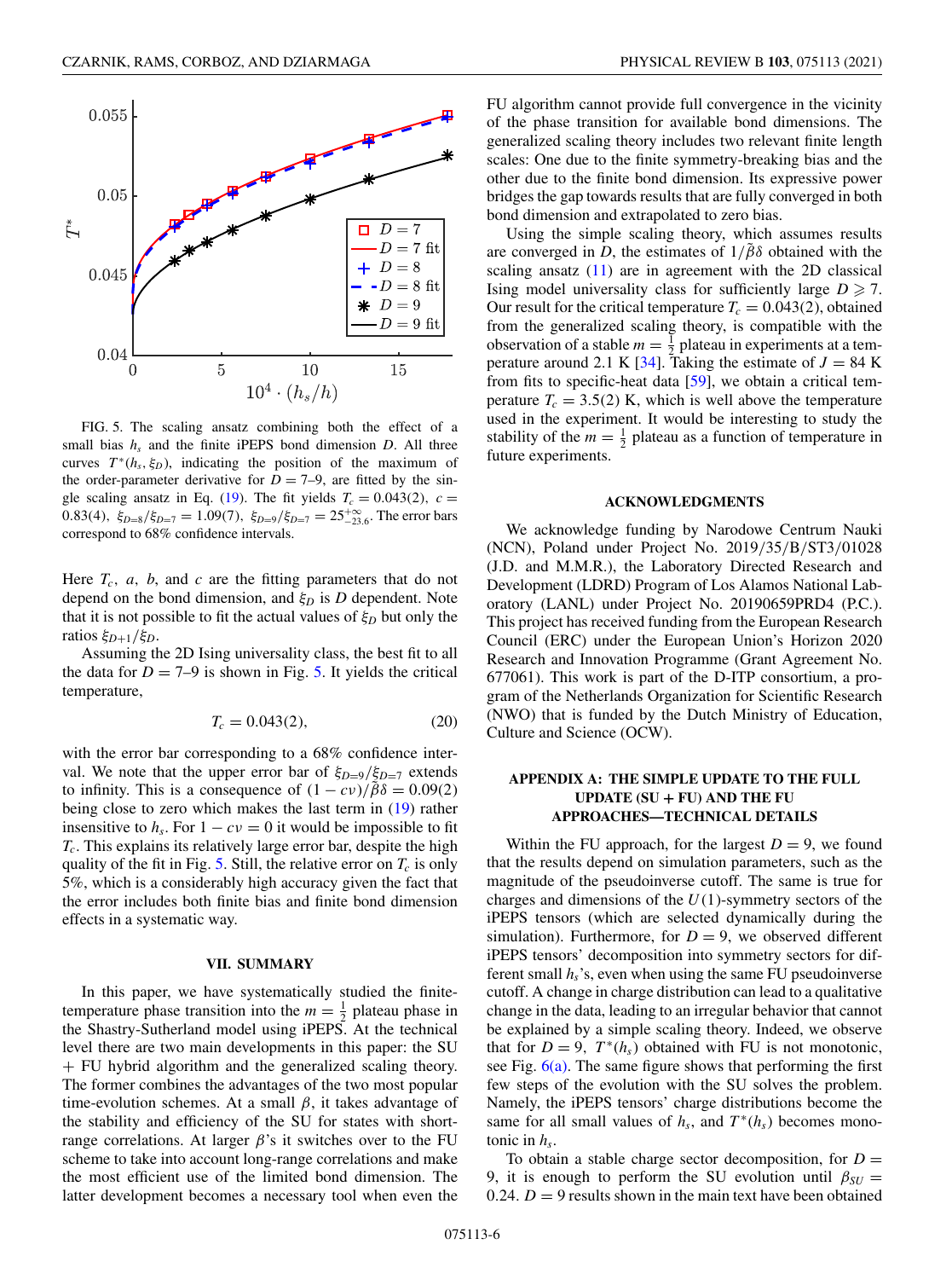<span id="page-7-0"></span>

FIG. 6. A comparison of FU and  $FU + SU$  approaches. In (a), we show  $T^*(h_s/h)$  where the SU + FU results were obtained with  $\beta_{SU}$  = 0.24. In (b), we show the comparison of  $SU + FU$  results obtained with  $\beta_{SU} = 0.24$  and  $\beta_{SU} = 0.44$ . We observe that for  $D = 7$  both FU and  $SU + FU$  give similar results, but for  $D = 9 SU + FU$  gives more regular results. For both  $D = 7$  and 9,  $\beta_{SU} = 0.24$  and 0.44 give similar results. The fitted  $T_c$  and  $1/\tilde{\beta}\delta$  can be found in Table III.

with this  $\beta_{SU}$ . We find that in the case of smaller  $D = 7$  to 8, performing the first steps with the SU is not necessary. In the case of  $D = 7$  and  $h_s$  considered in the main text, iPEPS tensors have the same decomposition. For  $D = 8$  we have found just one *hs* with a different decomposition than the rest, which we have excluded from the analysis.

TABLE III. Comparison of critical temperature  $T_c$  and exponent  $1/\tilde{\beta} \delta$  obtained from the best fits in Fig. 6.

| Method                      | D | $T_c$     | $1/\tilde{\beta}\delta$ |
|-----------------------------|---|-----------|-------------------------|
| FU                          |   | 0.0445(5) | 0.54(4)                 |
| $SU + FU \beta_{SI} = 0.24$ |   | 0.0443(3) | 0.53(2)                 |
| $SU + FU \beta_{SU} = 0.44$ |   | 0.0442(4) | 0.53(2)                 |
| $SU + FU \beta_{SU} = 0.24$ | 9 | 0.0429(4) | 0.57(4)                 |
| $SU + FU \beta_{SU} = 0.44$ | 9 | 0.0420(6) | 0.50(4)                 |
| 2D Ising                    |   |           | $8/15 \approx 0.53$     |



FIG. 7. Comparison of the SU approach with the FU and FU  $+$  SU results. In (a) we show  $T^*(h_s/h)$  where the SU results have been obtained with  $D = 7$ –10. They differ significantly from the FU and  $SU + FU$  results, changing slowly with increasing *D*. In (b) we show a log-log plot of the correlation length  $\xi^*(h_s/h)$ . The SU results for  $D = 9$  to 10 are clearly inconsistent with the expected power-law behavior of  $\xi^*(h_s/h)$ .

Nevertheless, for a benchmark purpose and cross-check, we simulate  $D = 7$  with the SU + FU method using  $\beta_{SU} =$ 0.24 and 0.44. We find that the obtained results are very similar to the ones coming from the FU method, see Fig.  $6(b)$ and Table III. To get a better insight into the stability of the results as a function of  $\beta_{SU}$ , we also simulate  $D = 9$  with  $\beta_{SU} = 0.44$ . With this choice, we obtain iPEPS tensors with a different charge distribution than with  $\beta_{SU} = 0.24$ , but the estimates of  $T_c$  and  $1/\tilde{\beta}\delta$  are still within their respective error bars for both  $\beta_{SU}$  values, see Table III.

In view of the increased stability of the  $FU + SU$  scheme, one may wonder if it would be beneficial to switch to the cheaper SU scheme completely. To give insight into this question, in the next Appendix, we compare the  $SU + FU$  results with the pure SU approach.

The computational complexity of our full update evolution implementation is determined by sizes and numbers of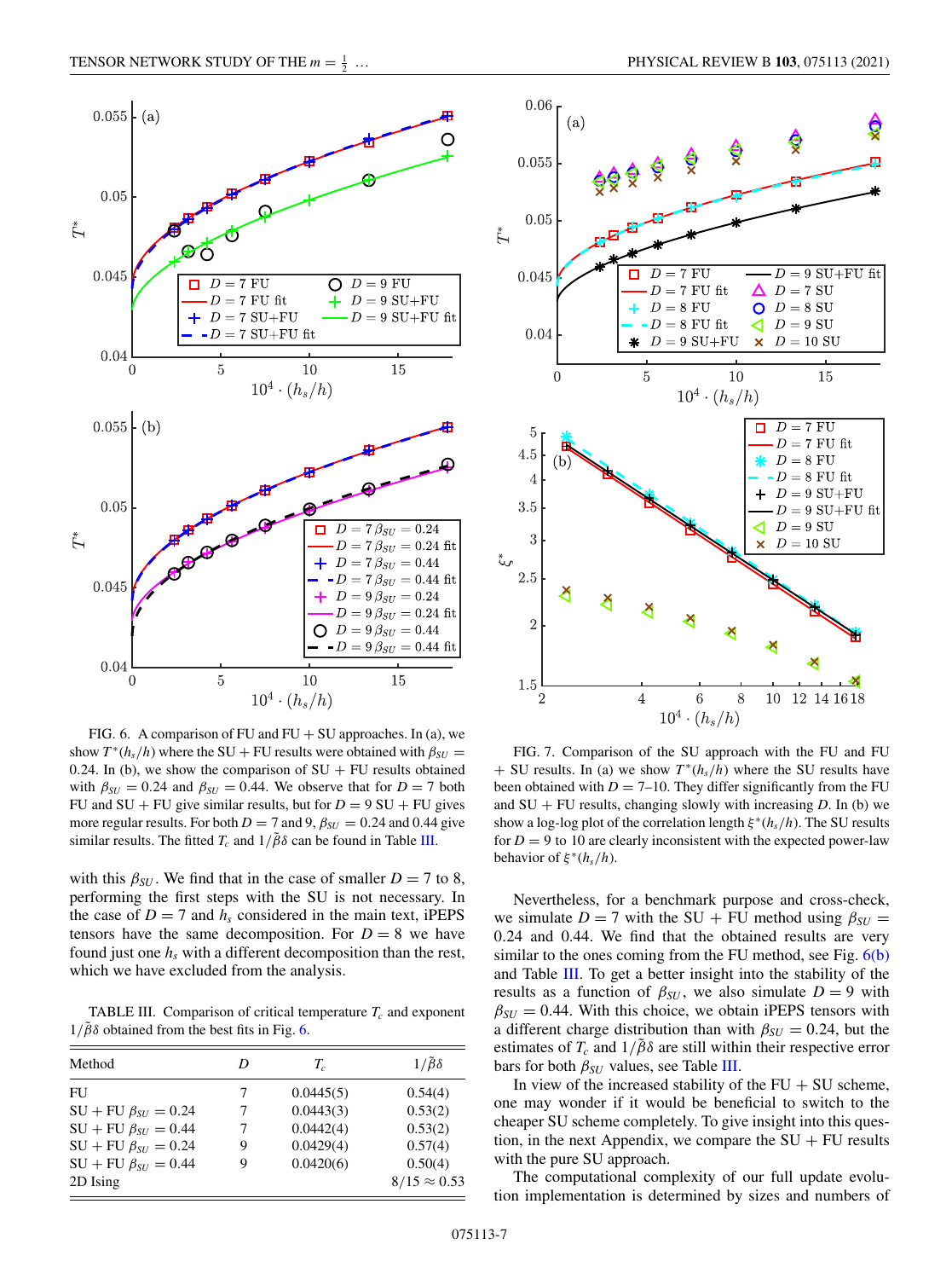<span id="page-8-0"></span>TABLE IV. Convergence of critical temperature  $T_c$  and exponent  $1/\bar{\beta}\delta$  with Trotter step  $d\beta$  and environmental CTMRG bond dimension  $\chi$ . The results are obtained from the best fits of  $T^*(h_s)$  for the FU scheme with  $D = 7$ .

| $\chi$ | $d\beta$ | $T_c$      | $1/\tilde{\beta}\delta$ |
|--------|----------|------------|-------------------------|
| 21     | 0.04     | 0.0445(5)  | 0.54(4)                 |
| 21     | 0.02     | 0.04470(3) | 0.53(2)                 |
| 28     | 0.04     | 0.0444(4)  | 0.53(3)                 |
| 35     | 0.04     | 0.0442(3)  | 0.53(3)                 |

 $U(1)$ -symmetric sectors, see Appendix  $D$  for their definitions. Therefore, scaling of the complexity with increasing *D* cannot be determined *a priori*. For the largest simulated  $D = 9$  simulations took about 2 weeks to complete using a machine with 4 Intel Xeon E7-8890v4 24-core processors.

### **APPENDIX B: COMPARISON WITH THE SIMPLE UPDATE (SU) APPROACH**

Here, we compare the SU approach results for  $D = 7-10$ with the FU and SU + FU at  $D = 7-9$ . We find that  $T^*(h_s)$ 's obtained with SU are far removed from the FU results and changing slowly with increasing *D*, see Fig.  $7(a)$ . In Fig.  $7(b)$ , we show a log-log plot of the SU  $D = 9$  to 10 results for ξ <sup>∗</sup>(*hs*) together with their FU and SU + FU counterparts. They deviate significantly from the critical behavior. We also note that correlation lengths  $\xi^*(h_s)$  obtained from the SU are much shorter than those obtained from the FU and  $SU + FU$ . We conclude that the convergence of the SU results in *D* is much slower than in the case of the FU and  $SU + FU$  methods. Therefore, we prefer to use the FU and  $SU + FU$  here.

### **APPENDIX C: EFFECTS OF FINITE CTMRG ENVIRONMENTAL BOND DIMENSION** *χ* **AND TROTTER STEP** *dβ*

The CTMRG environmental bond dimension  $\chi$  controls the accuracy of the iPEPS contraction. To perform the FU evolution and to obtain  $o$ ,  $o'$ , and  $C_V$  shown in the main text, we use  $\chi = 3D - 4D$ . Another parameter that determines the accuracy of the simulation is the Trotter step *d*β. In the main text, we use a second-order Trotter decomposition with the step  $d\beta = 0.04$ . Here we compare the  $T_c$  and  $1/\tilde{\beta}$ estimates obtained from  $T^*(h_s)$  following the FU evolution with  $D = 7$ ,  $d\beta = 0.04$ , and  $\chi = 21, 28, 35$ . Furthermore, we compare the results obtained with  $d\beta = 0.02, 0.04$  and  $D = 7$ ,  $\chi = 21$ . We find that the results are very similar, see Table IV, which suggests that the chosen values of  $d\beta$  and  $\chi$ are good enough to provide accurate estimates. To obtain the correlation length  $\xi$ , we perform the extrapolation following the approach of Ref. [\[46\]](#page-10-0) using the data from the range of environmental bond dimensions of  $\chi = D^2 - 3D^2$ .

### **APPENDIX D: A PEPS TENSORS' DECOMPOSITION TO** *U***(1)-SYMMETRIC SECTORS**

The Hamiltonian conserves  $S_{\text{tot}}^z$ . Therefore, the thermal density-matrix  $\rho$  is  $U(1)$  invariant. To create a  $U(1)$ -invariant tensor network representation of  $\rho$ , we choose the following representation of the symmetry group,

$$
U \rho U^{\dagger} = \rho
$$
,  $U = \otimes U^{(d)}$ ,  $U^{(d)} = e^{-i(S_1^z + S_2^z + 1)}$ , (D1)

where the tensor product is taken over the dimers and  $S_1^z$ ,  $S_2^z$ are acting at the first and the second spins of a dimer, respectively.  $\rho$  is built from a pair of PEPS tensors  $A^A$  and  $A^B$ corresponding to dimer sublattices *A* and *B*. To simplify notation, we omit the sublattice index below whenever possible. The PEPS tensors  $A_{tlbrij}$  have six indices, where  $t$ ,  $l$ ,  $b$ , and *r* are virtual indices, *i* is a physical index corresponding to a dimer, and *j* is an ancilla index. We choose the tensors to be  $U(1)$  invariant,

$$
\sum_{t'l'b'r'i'j'} U_{tt'}^{(t)} U_{ll'}^{(l)} U_{bb'}^{(b)\dagger} U_{rr'}^{(r)\dagger} U_{ii'}^{(d)} U_{jj'}^{(d)\dagger} A_{t'l'b'r'i'j'} = A_{tlbrij}.
$$
 (D2)

Here we introduce group representations  $U^{(l)}$ ,  $U^{(b)}$ ,  $U^{(r)}$ , and  $U^{(t)}$  acting at virtual indices as proposed in Refs. [\[117,118\]](#page-12-0).

For such a choice, *A* can be decomposed into symmetric sectors [\[117\]](#page-12-0) indexed by integer charges  $c_t$ ,  $c_l$ ,  $c_b$ ,  $c_r$ ,  $c_i$ , and  $c_i$ ,

$$
A = \bigoplus_{c_t, c_t, c_b, c_r, c_i, c_j} A^{c_t, c_t, c_b, c_r, c_i, c_j}, \tag{D3}
$$

with a constraint,

$$
c_t + c_l - c_b - c_r + c_i - c_j = 0.
$$
 (D4)

In Table  $V$ , we list the charges and dimensions of the sectors for  $D = 6-9$  simulations. We observe that for our  $D = 6-9$ simulations described in the main text charges present in the *A* decomposition (D3) remain unchanged for  $\beta > \beta_{SU}$  (or  $\beta > 0$ in the case of full update simulations). All combinations of the charges allowed by (D4) are present for  $\beta > 0.04$ . Furthermore, dimensions of the charge sectors' indices remain unchanged for  $\beta > 0.32$ .

TABLE V. Charges of the  $A^A$  sectors and dimensions of the sectors' indices for  $D = 6-9$  simulations from the main text and large  $\beta > 0.32$ . We show the decomposition for the smallest  $h_s = 10^{-29/8}$ . Here we denote bond dimensions of  $A^{c_f,c_f,c_f,c_f,c_f}$  by  $D_{c_f}$ ,  $D_{c_f}$ ,  $D_{c_f}$ ,  $D_{c_f}$ , and a dimension of its physical index by  $d_{c_i}$ . Charges and dimensions for the ancillary index *j* are the same as for the physical index *i*. Note that an analogous decomposition of  $A^B$  is determined by the  $A^A$  decomposition.

| D | $(c_t, D_{c_t})$               | $(c_l, D_{c_l})$               | $(c_b, D_{c_b})$               | $(c_r, D_{c_r})$               | $(c_i, d_{c_i})$              |
|---|--------------------------------|--------------------------------|--------------------------------|--------------------------------|-------------------------------|
| 6 | $\{(-1, 2), (0, 2), (1, 2)\}\$ | $\{(-1, 2), (0, 3), (1, 1)\}\$ | $\{(-1, 1), (0, 3), (1, 2)\}\$ | $\{(-1, 1), (0, 3), (1, 2)\}\$ | $\{(0, 1), (1, 2), (2, 1)\}\$ |
|   | $\{(-1, 2), (0, 3), (1, 2)\}\$ | $\{(-1, 2), (0, 3), (1, 2)\}\$ | $\{(-1, 2), (0, 3), (1, 2)\}\$ | $\{(-1, 2), (0, 3), (1, 2)\}\$ | $\{(0, 1), (1, 2), (2, 1)\}\$ |
| 8 | $\{(-1, 3), (0, 3), (1, 2)\}\$ | $\{(-1, 3), (0, 3), (1, 2)\}\$ | $\{(-1, 2), (0, 3), (1, 3)\}\$ | $\{(-1, 2), (0, 3), (1, 3)\}\$ | $\{(0, 1), (1, 2), (2, 1)\}\$ |
|   | $\{(-1, 3), (0, 4), (1, 2)\}\$ | $\{(-1, 3), (0, 4), (1, 2)\}\$ | $\{(-1, 2), (0, 4), (1, 3)\}\$ | $\{(-1, 2), (0, 4), (1, 3)\}\$ | $\{(0, 1), (1, 2), (2, 1)\}\$ |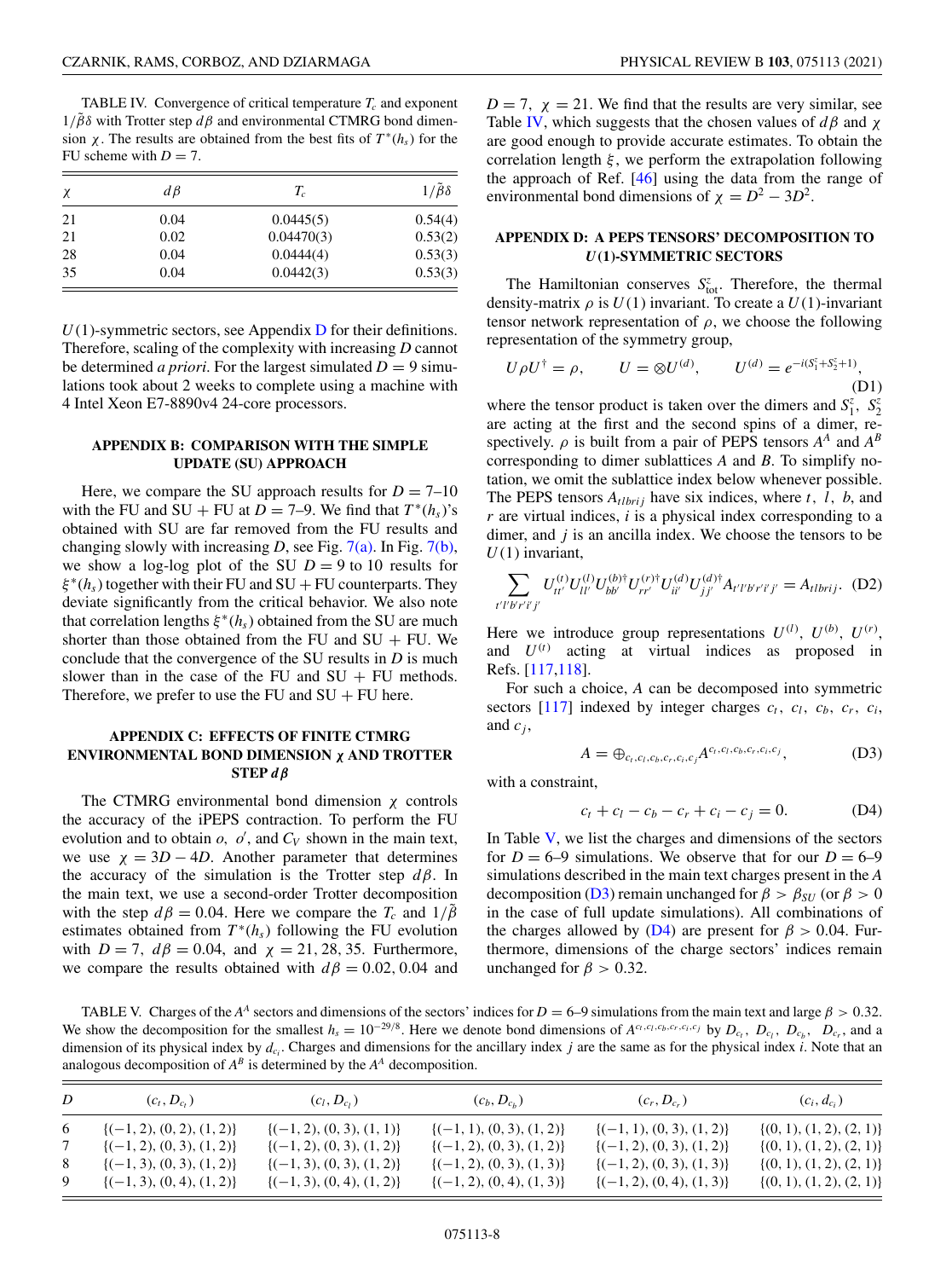- <span id="page-9-0"></span>[1] F. Verstraete, V. Murg, and J. I. Cirac, Matrix product states, projected entangled pair states, and variational renormaliza[tion group methods for quantum spin systems,](https://doi.org/10.1080/14789940801912366) Adv. Phys. **57**, 143 (2008).
- [2] R. Orús, A practical introduction to tensor networks: Matrix [product states and projected entangled pair states,](https://doi.org/10.1016/j.aop.2014.06.013) Ann. Phys. (Amsterdam) **349**, 117 (2014).
- [3] M. Fannes, B. Nachtergaele, and R. Werner, Finitely corre[lated states on quantum spin chains,](https://doi.org/10.1007/BF02099178) Commun. Math. Phys. **144**, 443 (1992).
- [4] F. Verstraete and J. I. Cirac, Renormalization algorithms for quantum-many body systems in two and higher dimensions, [arXiv:cond-mat/0407066.](http://arxiv.org/abs/arXiv:cond-mat/0407066)
- [5] [G. Vidal, Entanglement Renormalization,](https://doi.org/10.1103/PhysRevLett.99.220405) Phys. Rev. Lett. **99**, 220405 (2007).
- [6] G. Vidal, Class of Quantum Many-Body States that Can be Efficiently Simulated, Phys. Rev. Lett. **101**[, 110501 \(2008\).](https://doi.org/10.1103/PhysRevLett.101.110501)
- [7] G. Evenbly and G. Vidal, Real-Space Decoupling Transforma[tion for Quantum Many-Body Systems,](https://doi.org/10.1103/PhysRevLett.112.220502) Phys. Rev. Lett. **112**, 220502 (2014).
- [8] G. Evenbly and G. Vidal, Scaling of entanglement entropy in the (branching) multiscale entanglement renormalization ansatz, Phys. Rev. B **89**[, 235113 \(2014\).](https://doi.org/10.1103/PhysRevB.89.235113)
- [9] M. B. Hastings, An area law for one-dimensional quantum systems, [J. Stat. Mech. \(2007\) P08024.](https://doi.org/10.1088/1742-5468/2007/08/P08024)
- [10] N. Schuch, M. M. Wolf, F. Verstraete, and J. I. Cirac, Entropy [Scaling and Simulability by Matrix Product States,](https://doi.org/10.1103/PhysRevLett.100.030504) Phys. Rev. Lett. **100**, 030504 (2008).
- [11] T. Barthel, One-dimensional quantum systems at finite temperatures can be simulated efficiently on classical computers, [arXiv:1708.09349.](http://arxiv.org/abs/arXiv:1708.09349)
- [12] S. R. White, Density Matrix Formulation for Quantum Renormalization Groups, [Phys. Rev. Lett.](https://doi.org/10.1103/PhysRevLett.69.2863) **69**, 2863 (1992).
- [13] S. R. White, Density-matrix algorithms for quantum renormalization groups, Phys. Rev. B **48**[, 10345 \(1993\).](https://doi.org/10.1103/PhysRevB.48.10345)
- [14] U. Schollwöck, The density-matrix renormalization group, [Rev. Mod. Phys.](https://doi.org/10.1103/RevModPhys.77.259) **77**, 259 (2005).
- [15] U. Schollwöck, The density-matrix renormalization group in [the age of matrix product states,](https://doi.org/10.1016/j.aop.2010.09.012) Ann. Phys. (Amsterdam) **326**, 96 (2011).
- [16] M. M. Wolf, F. Verstraete, M. B. Hastings, and J. I. Cirac, Area Laws in Quantum Systems: Mutual Information and Correlations, Phys. Rev. Lett. **100**[, 070502 \(2008\).](https://doi.org/10.1103/PhysRevLett.100.070502)
- [17] A. Molnar, N. Schuch, F. Verstraete, and J. I. Cirac, Approximating Gibbs states of local hamiltonians efficiently with [projected entangled pair states,](https://doi.org/10.1103/PhysRevB.91.045138) Phys. Rev. B **91**, 045138 (2015).
- [18] Y. Ge and J. Eisert, Area laws and efficient descriptions of quantum many-body states, New J. Phys. **18**[, 083026 \(2016\).](https://doi.org/10.1088/1367-2630/18/8/083026)
- [19] P. Corboz, G. Evenbly, F. Verstraete, and G. Vidal, Simulation of interacting fermions with entanglement renormalization, Phys. Rev. A **81**[, 010303\(R\) \(2010\).](https://doi.org/10.1103/PhysRevA.81.010303)
- [20] C. Pineda, T. Barthel, and J. Eisert, Unitary circuits for [strongly correlated fermions,](https://doi.org/10.1103/PhysRevA.81.050303) Phys. Rev. A **81**, 050303(R) (2010).
- [21] P. Corboz and G. Vidal, Fermionic multiscale entanglement renormalization ansatz, Phys. Rev. B **80**[, 165129 \(2009\).](https://doi.org/10.1103/PhysRevB.80.165129)
- [22] T. Barthel, C. Pineda, and J. Eisert, Contraction of fermionic operator circuits and the simulation of strongly correlated fermions, Phys. Rev. A **80**[, 042333 \(2009\).](https://doi.org/10.1103/PhysRevA.80.042333)
- [23] Z.-C. Gu, F. Verstraete, and X.-G. Wen, Grassmann tensor network states and its renormalization for strongly correlated fermionic and bosonic states, [arXiv:1004.2563.](http://arxiv.org/abs/arXiv:1004.2563)
- [24] C. V. Kraus, N. Schuch, F. Verstraete, and J. I. Cirac, [Fermionic projected entangled pair states,](https://doi.org/10.1103/PhysRevA.81.052338) Phys. Rev. A **81**, 052338 (2010).
- [25] P. Corboz, R. Orús, B. Bauer, and G. Vidal, Simulation of strongly correlated fermions in two spatial dimensions with [fermionic projected entangled-pair states,](https://doi.org/10.1103/PhysRevB.81.165104) Phys. Rev. B **81**, 165104 (2010).
- [26] P. Corboz, S. R. White, G. Vidal, and M. Troyer, Stripes in the two-dimensional *t*-*j* model with infinite projected entangledpair states, Phys. Rev. B **84**[, 041108\(R\) \(2011\).](https://doi.org/10.1103/PhysRevB.84.041108)
- [27] F. Verstraete and J. I. Cirac, Renormalization algorithms for quantum-many body systems in two and higher dimensions, [arXiv:cond-mat/0407066.](http://arxiv.org/abs/arXiv:cond-mat/0407066)
- [28] V. Murg, F. Verstraete, and J. I. Cirac, Variational study of hard-core bosons in a two-dimensional optical lattice using [projected entangled pair states,](https://doi.org/10.1103/PhysRevA.75.033605) Phys. Rev. A **75**, 033605 (2007).
- [29] Y. Nishio, N. Maeshima, A. Gendiar, and T. Nishino, Tensor product variational formulation for quantum systems, [arXiv:cond-mat/0401115.](http://arxiv.org/abs/arXiv:cond-mat/0401115)
- [30] J. Jordan, R. Orús, G. Vidal, F. Verstraete, and J. I. Cirac, Classical Simulation of Infinite-Size Quantum Lattice Systems [in Two Spatial Dimensions,](https://doi.org/10.1103/PhysRevLett.101.250602) Phys. Rev. Lett. **101**, 250602 (2008).
- [31] H. C. Jiang, Z. Y. Weng, and T. Xiang, Accurate Determination of Tensor Network State of Quantum Lattice Models in Two Dimensions, Phys. Rev. Lett. **101**[, 090603 \(2008\).](https://doi.org/10.1103/PhysRevLett.101.090603)
- [32] Z.-C. Gu, M. Levin, and X.-G. Wen, Tensor-entanglement renormalization group approach as a unified method for sym[metry breaking and topological phase transitions,](https://doi.org/10.1103/PhysRevB.78.205116) Phys. Rev. B **78**, 205116 (2008).
- [33] R. Orús and G. Vidal, Simulation of two-dimensional quantum systems on an infinite lattice revisited: Corner transfer [matrix for tensor contraction,](https://doi.org/10.1103/PhysRevB.80.094403) Phys. Rev. B **80**, 094403 (2009).
- [34] Y. H. Matsuda, N. Abe, S. Takeyama, H. Kageyama, P. Corboz, A. Honecker, S. R. Manmana, G. R. Foltin, K. P. Schmidt, and F. Mila, Magnetization of  $SrCu<sub>2</sub>(BO<sub>3</sub>)<sub>2</sub>$  in Ul[trahigh Magnetic Fields up to 118 T,](https://doi.org/10.1103/PhysRevLett.111.137204) Phys. Rev. Lett. **111**, 137204 (2013).
- [35] P. Corboz and F. Mila, Crystals of Bound States in the Magne[tization Plateaus of the Shastry-Sutherland Model,](https://doi.org/10.1103/PhysRevLett.112.147203) Phys. Rev. Lett. **112**, 147203 (2014).
- [36] B.-X. Zheng, C.-M. Chung, P. Corboz, G. Ehlers, M.-P. Qin, R. M. Noack, H. Shi, S. R. White, S. Zhang, and G. K.-L. Chan, Stripe order in the underdoped region of the twodimensional Hubbard model, Science **358**[, 1155 \(2017\).](https://doi.org/10.1126/science.aam7127)
- [37] H. J. Liao, Z. Y. Xie, J. Chen, Z. Y. Liu, H. D. Xie, R. Z. Huang, B. Normand, and T. Xiang, Gapless Spin-Liquid Ground State in the  $s = 1/2$  Kagome Antiferromagnet, *Phys.* Rev. Lett. **118**, 137202 (2017).
- [38] H. N. Phien, J. A. Bengua, H. D. Tuan, P. Corboz, and R. Orús, Infinite projected entangled pair states algorithm improved: [Fast full update and gauge fixing,](https://doi.org/10.1103/PhysRevB.92.035142) Phys. Rev. B **92**, 035142 (2015).
- [39] P. Corboz, Variational optimization with infinite projected entangled-pair states, Phys. Rev. B **94**[, 035133 \(2016\).](https://doi.org/10.1103/PhysRevB.94.035133)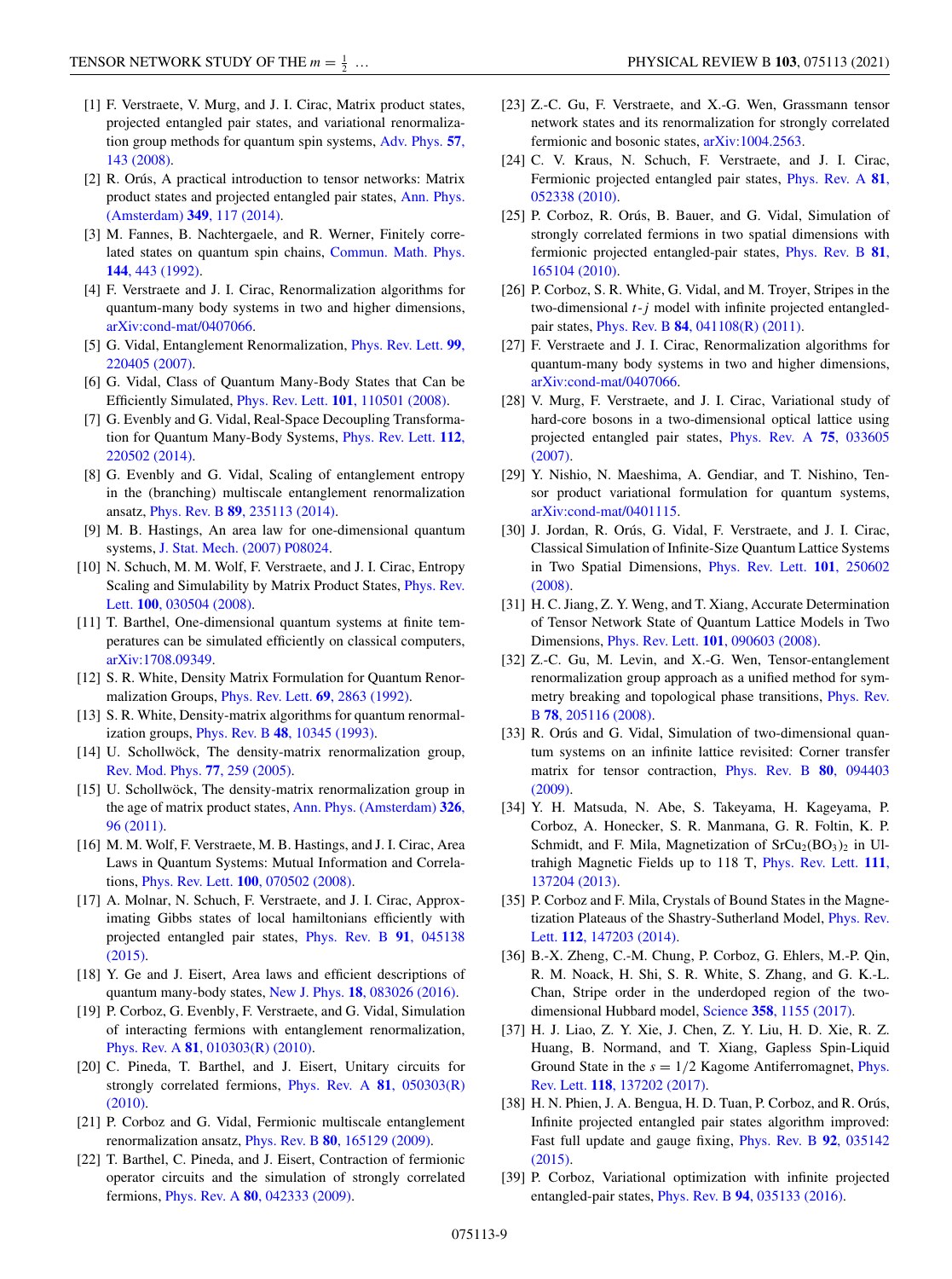- <span id="page-10-0"></span>[40] L. Vanderstraeten, J. Haegeman, P. Corboz, and F. Verstraete, Gradient methods for variational optimization of pro[jected entangled-pair states,](https://doi.org/10.1103/PhysRevB.94.155123) Phys. Rev. B **94**, 155123 (2016).
- [41] M. T. Fishman, L. Vanderstraeten, V. Zauner-Stauber, J. Haegeman, and F. Verstraete, Faster methods for contracting [infinite two-dimensional tensor networks,](https://doi.org/10.1103/PhysRevB.98.235148) Phys. Rev. B **98**, 235148 (2018).
- [42] Z. Y. Xie, H. J. Liao, R. Z. Huang, H. D. Xie, J. Chen, Z. Y. Liu, and T. Xiang, Optimized contraction [scheme for tensor-network states,](https://doi.org/10.1103/PhysRevB.96.045128) Phys. Rev. B **96**, 045128 (2017).
- [43] P. Corboz, Improved energy extrapolation with infinite projected entangled-pair states applied to the two-dimensional Hubbard model, Phys. Rev. B **93**[, 045116 \(2016\).](https://doi.org/10.1103/PhysRevB.93.045116)
- [44] P. Corboz, P. Czarnik, G. Kapteijns, and L. Tagliacozzo, Finite Correlation Length Scaling with Infinite Projected Entangled-Pair States, Phys. Rev. X **8**[, 031031 \(2018\).](https://doi.org/10.1103/PhysRevX.8.031031)
- [45] M. Rader and A. M. Läuchli, Finite Correlation Length Scal[ing in Lorentz-Invariant Gapless Ipeps Wave Functions,](https://doi.org/10.1103/PhysRevX.8.031030) Phys. Rev. X **8**, 031030 (2018).
- [46] M. M. Rams, P. Czarnik, and L. Cincio, Precise Extrapolation of the Correlation Function Asymptotics in Uniform Tensor Network States with Application to the Bose-Hubbard and XXZ Models, Phys. Rev. X **8**[, 041033 \(2018\).](https://doi.org/10.1103/PhysRevX.8.041033)
- [47] P. Czarnik, L. Cincio, and J. Dziarmaga, Projected entangled pair states at finite temperature: Imaginary time evolution with ancillas, Phys. Rev. B **86**[, 245101 \(2012\).](https://doi.org/10.1103/PhysRevB.86.245101)
- [48] P. Czarnik and J. Dziarmaga, Fermionic projected entangled [pair states at finite temperature,](https://doi.org/10.1103/PhysRevB.90.035144) Phys. Rev. B **90**, 035144 (2014).
- [49] P. Czarnik and J. Dziarmaga, Projected entangled pair states at finite temperature: Iterative self-consistent bond renormal[ization for exact imaginary time evolution,](https://doi.org/10.1103/PhysRevB.92.035120) Phys. Rev. B **92**, 035120 (2015).
- [50] P. Czarnik, J. Dziarmaga, and A. M. Oleś, Variational tensor network renormalization in imaginary time: Two-dimensional [quantum compass model at finite temperature,](https://doi.org/10.1103/PhysRevB.93.184410) Phys. Rev. B **93**, 184410 (2016).
- [51] P. Czarnik and J. Dziarmaga, Variational approach to projected [entangled pair states at finite temperature,](https://doi.org/10.1103/PhysRevB.92.035152) Phys. Rev. B **92**, 035152 (2015).
- [52] P. Czarnik, M. M. Rams, and J. Dziarmaga, Variational tensor network renormalization in imaginary time: Benchmark [results in the Hubbard model at finite temperature,](https://doi.org/10.1103/PhysRevB.94.235142) Phys. Rev. B **94**, 235142 (2016).
- [53] P. Czarnik, J. Dziarmaga, and A. M. Oleś, Overcoming the sign problem at finite temperature: Quantum tensor network for the orbital  $e_g$  [model on an infinite square lattice,](https://doi.org/10.1103/PhysRevB.96.014420) Phys. Rev. B **96**, 014420 (2017).
- [54] Y.-W. Dai, Q.-Q. Shi, S. Y. Cho, M. T. Batchelor, and H.-Q. Zhou, Finite-temperature fidelity and von neumann entropy in the honeycomb spin lattice with quantum ising interaction, Phys. Rev. B **95**[, 214409 \(2017\).](https://doi.org/10.1103/PhysRevB.95.214409)
- [55] P. Czarnik, J. Dziarmaga, and P. Corboz, Time evolution of an infinite projected entangled pair state: An efficient algorithm, Phys. Rev. B **99**[, 035115 \(2019\).](https://doi.org/10.1103/PhysRevB.99.035115)
- [56] P. Czarnik and P. Corboz, Finite correlation length scaling with infinite projected entangled pair states at finite temperature, Phys. Rev. B **99**[, 245107 \(2019\).](https://doi.org/10.1103/PhysRevB.99.245107)
- [57] A. Kshetrimayum, M. Rizzi, J. Eisert, and R. Orús, Tensor Network Annealing Algorithm for Two-Dimensional Thermal States, [Phys. Rev. Lett.](https://doi.org/10.1103/PhysRevLett.122.070502) **122**, 070502 (2019).
- [58] P. Czarnik, A. Francuz, and J. Dziarmaga, Tensor network simulation of the Kitaev-Heisenberg model at finite temperature, Phys. Rev. B **100**[, 165147 \(2019\).](https://doi.org/10.1103/PhysRevB.100.165147)
- [59] A. Wietek, P. Corboz, S. Wessel, B. Normand, F. Mila, and A. Honecker, Thermodynamic properties of the Shastry-[Sutherland model throughout the dimer-product phase,](https://doi.org/10.1103/PhysRevResearch.1.033038) Phys. Rev. Research **1**, 033038 (2019).
- [60] J. L. Jiménez, S. P. G. Crone, E. Fogh, M. E. Zayed, R. Lortz, E. Pomjakushina, K. Conder, A. M. Läuchli, L. Weber, S. Wessel, A. Honecker, B. Normand, C. Rüegg, P. Corboz, H. M. Rønnow, and F. Mila, A quantum magnetic analog to the critical point of water, [arXiv:2009.14492.](http://arxiv.org/abs/arXiv:2009.14492)
- [61] D. Poilblanc, M. Mambrini, and F. Alet, Finite-temperature symmetric tensor network for spin-1/2 Heisenberg antiferromagnets on the square lattice, [SciPost Phys.](https://doi.org/10.21468/SciPostPhys.10.1.019) **10**, 019 (2021).
- [62] A. Kshetrimayum, H. Weimer, and R. Orús, A simple ten[sor network algorithm for two-dimensional steady states,](https://doi.org/10.1038/s41467-017-01511-6) Nat. Commun. **8**, 1291 (2017).
- [63] L. Vanderstraeten, M. Mariën, F. Verstraete, and J. Haegeman, Excitations and the tangent space of projected entangled-pair states, Phys. Rev. B **92**[, 201111\(R\) \(2015\).](https://doi.org/10.1103/PhysRevB.92.201111)
- [64] B. Ponsioen and P. Corboz, Excitations with projected entan[gled pair states using the corner transfer matrix method,](https://doi.org/10.1103/PhysRevB.101.195109) Phys. Rev. B **101**, 195109 (2020).
- [65] C. Hubig and J. I. Cirac, Time-dependent study of disordered [models with infinite projected entangled pair states,](https://doi.org/10.21468/SciPostPhys.6.3.031) SciPost Phys. **6**, 31 (2019).
- [66] C. Hubig, A. Bohrdt, M. Knap, F. Grusdt, and J. I. Cirac, Evaluation of time-dependent correlators after a local quench [in iPEPS: hole motion in the t-J model,](https://doi.org/10.21468/SciPostPhys.8.2.021) SciPost Phys. **8**, 21 (2020).
- [67] A. Abendschein and S. Capponi, Effective Theory of Magne[tization Plateaux in the Shastry-Sutherland Lattice,](https://doi.org/10.1103/PhysRevLett.101.227201) Phys. Rev. Lett. **101**, 227201 (2008).
- [68] A. Kshetrimayum, M. Goihl, and J. Eisert, Time evolution of [many-body localized systems in two spatial dimensions,](https://doi.org/10.1103/PhysRevB.102.235132) Phys. Rev. B **102**, 235132 (2020).
- [69] A. Kshetrimayum, M. Goihl, D. M. Kennes, and J. Eisert, Quantum time crystals with programmable disorder in higher dimensions, [arXiv:2004.07267.](http://arxiv.org/abs/arXiv:2004.07267)
- [70] L. Cincio and G. Vidal, Characterizing Topological Order by [Studying the Ground States on an Infinite Cylinder,](https://doi.org/10.1103/PhysRevLett.110.067208) Phys. Rev. Lett. **110**, 067208 (2013).
- [71] B. Bruognolo, Z. Zhu, S. R. White, and E. M. Stoudenmire, Matrix product state techniques for two-dimensional systems at finite temperature, [arXiv:1705.05578.](http://arxiv.org/abs/arXiv:1705.05578)
- [72] B.-B. Chen, L. Chen, Z. Chen, W. Li, and A. Weichselbaum, Exponential Thermal Tensor Network Approach for [Quantum Lattice Models,](https://doi.org/10.1103/PhysRevX.8.031082) Phys. Rev. X **8**, 031082 (2018).
- [73] L. Chen, D.-W. Qu, H. Li, B.-B. Chen, S.-S. Gong, J. von Delft, A. Weichselbaum, and W. Li, Two-temperature scales in [the triangular-lattice Heisenberg antiferromagnet,](https://doi.org/10.1103/PhysRevB.99.140404) Phys. Rev. B **99**, 140404(R) (2019).
- [74] H. Li, B.-B. Chen, Z. Chen, J. von Delft, A. Weichselbaum, and W. Li, Thermal tensor renormalization group simulations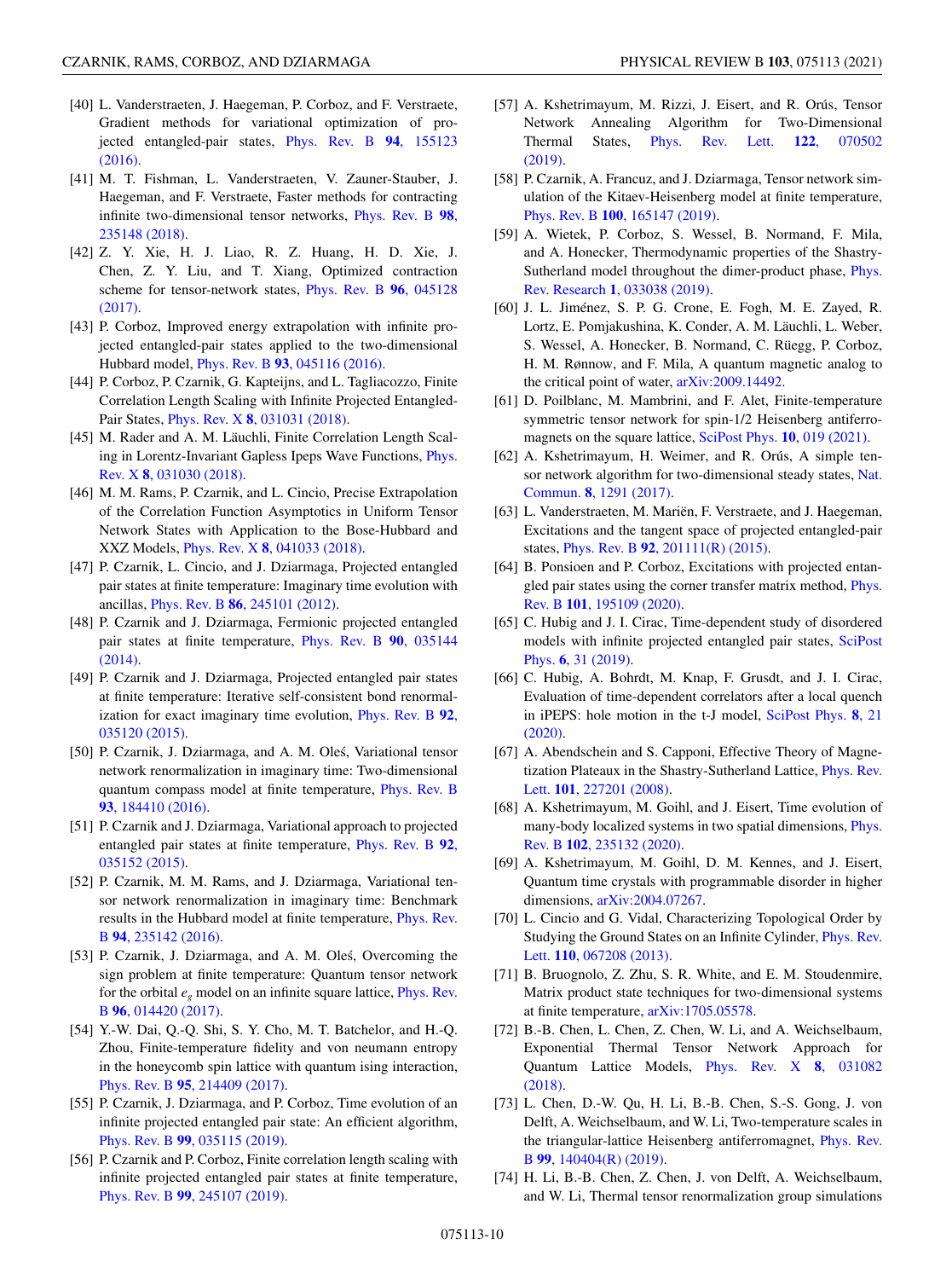<span id="page-11-0"></span>[of square-lattice quantum spin models,](https://doi.org/10.1103/PhysRevB.100.045110) Phys. Rev. B **100**, 045110 (2019).

- [75] B.-B. Chen, C. Chen, Z. Chen, J. Cui, Y. Zhai, A. Weichselbaum, J. von Delft, Z. Y. Meng, and W. Li, Quantum many-body simulations of the 2d Fermi-Hubbard model in ultracold optical lattices, Phys. Rev. B **103**[, L041107 \(2021\).](https://doi.org/10.1103/PhysRevB.103.L041107)
- [76] W. Li, S.-J. Ran, S.-S. Gong, Y. Zhao, B. Xi, F. Ye, and G. Su, Linearized Tensor Renormalization Group Algorithm for the Calculation of Thermodynamic Properties of Quantum Lattice Models, Phys. Rev. Lett. **106**[, 127202 \(2011\).](https://doi.org/10.1103/PhysRevLett.106.127202)
- [77] Z. Y. Xie, J. Chen, M. P. Qin, J. W. Zhu, L. P. Yang, and T. Xiang, Coarse-graining renormalization by higher-order singular value decomposition, Phys. Rev. B **86**[, 045139 \(2012\).](https://doi.org/10.1103/PhysRevB.86.045139)
- [78] S.-J. Ran, W. Li, B. Xi, Z. Zhang, and G. Su, Optimized decimation of tensor networks with super-orthogonalization [for two-dimensional quantum lattice models,](https://doi.org/10.1103/PhysRevB.86.134429) Phys. Rev. B **86**, 134429 (2012).
- [79] S.-J. Ran, B. Xi, T. Liu, and G. Su, Theory of network contractor dynamics for exploring thermodynamic properties of [two-dimensional quantum lattice models,](https://doi.org/10.1103/PhysRevB.88.064407) Phys. Rev. B **88**, 064407 (2013).
- [80] S.-J. Ran, W. Li, S.-S. Gong, A. Weichselbaum, J. von Delft, and G. Su, Emergent spin-1 trimerized valence bond crystal in the spin- $\frac{1}{2}$  [Heisenberg model on the star lattice,](https://doi.org/10.1103/PhysRevB.97.075146) Phys. Rev. B **97**, 075146 (2018).
- [81] C. Peng, S.-J. Ran, T. Liu, X. Chen, and G. Su, Fermionic algebraic quantum spin liquid in an octa-kagome frustrated antiferromagnet, Phys. Rev. B **95**[, 075140 \(2017\).](https://doi.org/10.1103/PhysRevB.95.075140)
- [82] X. Chen, S.-J. Ran, T. Liu, C. Peng, Y.-Z. Huang, and G. Su, Thermodynamics of spin-1/2 kagomé Heisenberg antiferromagnet: algebraic paramagnetic liquid and finite-temperature phase diagram, Sci. Bull. **63**[, 1545 \(2018\).](https://doi.org/10.1016/j.scib.2018.11.007)
- [83] S.-J. Ran, B. Xi, C. Peng, G. Su, and M. Lewenstein, Efficient quantum simulation for thermodynamics of infinite-size [many-body systems in arbitrary dimensions,](https://doi.org/10.1103/PhysRevB.99.205132) Phys. Rev. B **99**, 205132 (2019).
- [84] B. Sriram Shastry and B. Sutherland, Exact ground state of a [quantum mechanical antiferromagnet,](https://doi.org/10.1016/0378-4363(81)90838-X) Physica B+C **108**, 1069 (1981).
- [85] H. Kageyama, K. Yoshimura, R. Stern, N. V. Mushnikov, K. Onizuka, M. Kato, K. Kosuge, C. P. Slichter, T. Goto, and Y. Ueda, Exact Dimer Ground State and Quantized Magnetization Plateaus in the Two-Dimensional Spin System  $SrCu<sub>2</sub>(BO<sub>3</sub>)<sub>2</sub>$ , [Phys. Rev. Lett.](https://doi.org/10.1103/PhysRevLett.82.3168) **82**, 3168 (1999).
- [86] S. Miyahara and K. Ueda, Exact Dimer Ground State of the Two Dimensional Heisenberg Spin System  $SrCu<sub>2</sub>(BO<sub>3</sub>)<sub>2</sub>$ , [Phys. Rev. Lett.](https://doi.org/10.1103/PhysRevLett.82.3701) **82**, 3701 (1999).
- [87] S. Miyahara and K. Ueda, Theory of the orthogonal dimer Heisenberg spin model for  $SrCu<sub>2</sub>(BO<sub>3</sub>)<sub>2</sub>$ , J. Phys.: Condens. Matter **15**, R327 (2003).
- [88] K. Onizuka, H. Kageyama, Y. Narumi, K. Kindo, Y. Ueda, and T. Goto,  $1/3$  magnetization plateau in SrCu<sub>2</sub>(BO<sub>3</sub>)<sub>2</sub> - stripe order of excited triplets -, [J. Phys. Soc. Jpn.](https://doi.org/10.1143/JPSJ.69.1016) **69**, 1016 (2000).
- [89] H. Kageyama, M. Nishi, N. Aso, K. Onizuka, T. Yosihama, K. Nukui, K. Kodama, K. Kakurai, and Y. Ueda, Direct Evidence for Localized Single-Triplet Excitations and Dispersive Multitriplet Excitations in SrCu<sub>2</sub>(BO<sub>3</sub>)<sub>2</sub>, Phys. Rev. Lett. 84, 5876 (2000).
- [90] K. Kodama, M. Takigawa, M. Horvatić, C. Berthier, H. Kageyama, Y. Ueda, S. Miyahara, F. Becca, and F. Mila,

Magnetic superstructure in the two-dimensional quantum antiferromagnet SrCu<sub>2</sub>(BO<sub>3</sub>)<sub>2</sub>, Science **298**[, 395 \(2002\).](https://doi.org/10.1126/science.1075045)

- [91] M. Takigawa, K. Kodama, M. Horvatić, C. Berthier, H. Kageyama, Y. Ueda, S. Miyahara, F. Becca, and F. Mila, The 18-magnetization plateau state in the 2D quantum antiferromagnetSrCu<sub>2</sub>(BO<sub>3</sub>)<sub>2</sub>: spin superstructure, phase tran[sition, and spin dynamics studied by high-field NMR,](https://doi.org/10.1016/j.physb.2004.01.014) Phys. B: Condens. Matter **346–347**, 27 (2004).
- [92] F. Levy, I. Sheikin, C. Berthier, M. Horvatić, M. Takigawa, H. Kageyama, T. Waki, and Y. Ueda, Field dependence of the quantum ground state in the Shastry-Sutherland system SrCu2(BO3 )2, [Europhys. Lett.](https://doi.org/10.1209/0295-5075/81/67004) **81**, 67004 (2008).
- [93] S. E. Sebastian, N. Harrison, P. Sengupta, C. D. Batista, S. Francoual, E. Palm, T. Murphy, N. Marcano, H. A. Dabkowska, and B. D. Gaulin, Fractalization drives crystalline [states in a frustrated spin system,](https://doi.org/10.1073/pnas.0804320105) Proc. Natl. Acad. Sci. U.S.A. **105**, 20157 (2008).
- [94] M. Jaime, R. Daou, S. A. Crooker, F. Weickert, A. Uchida, A. E. Feiguin, C. D. Batista, H. A. Dabkowska, and B. D. Gaulin, Magnetostriction and magnetic texture to 100.75 Tesla in frustrated SrCu<sub>2</sub>(BO<sub>3</sub>)<sub>2</sub>, [Proc. Natl. Acad. Sci. U.S.A.](https://doi.org/10.1073/pnas.1200743109) 109, 12404 (2012).
- [95] M. Takigawa, M. Horvatić, T. Waki, S. Krämer, C. Berthier, F. Lévy-Bertrand, I. Sheikin, H. Kageyama, Y. Ueda, and F. Mila, Incomplete Devil's Staircase in the Magnetization Curve of  $SrCu<sub>2</sub>(BO<sub>3</sub>)<sub>2</sub>$ , *Phys. Rev. Lett.* **110**, 067210 (2013).
- [96] S. Haravifard, D. Graf, A. E. Feiguin, C. D. Batista, J. C. Lang, D. M. Silevitch, G. Srajer, B. D. Gaulin, H. A. Dabkowska, and T. F. Rosenbaum, Crystallization of spin superlattices with pressure and field in the layered magnet  $SrCu<sub>2</sub>(BO<sub>3</sub>)<sub>2</sub>$ , Nat. Commun. **7**, 11956 (2016).
- [97] Z. Shi, W. Steinhardt, D. Graf, P. Corboz, F. Weickert, N. Harrison, M. Jaime, C. Marjerrison, H. A. Dabkowska, F. Mila, and S. Haravifard, Emergent bound states and impurity [pairs in chemically doped Shastry-Sutherland system,](https://doi.org/10.1038/s41467-019-10410-x) Nat. Commun. **10**, 2439 (2019).
- [98] T. Momoi and K. Totsuka, Magnetization plateaus as insulator[superfluid transitions in quantum spin systems,](https://doi.org/10.1103/PhysRevB.61.3231) Phys. Rev. B **61**, 3231 (2000).
- [99] T. Momoi and K. Totsuka, Magnetization plateaus of the Shastry-Sutherland model for  $SrCu<sub>2</sub>(BO<sub>3</sub>)<sub>2</sub>$ : Spin-density [wave, supersolid, and bound states,](https://doi.org/10.1103/PhysRevB.62.15067) Phys. Rev. B **62**, 15067 (2000).
- [100] Y. Fukumoto and A. Oguchi, Magnetization process in the Shastry-Sutherland system  $SrCu<sub>2</sub>(BO<sub>3</sub>)<sub>2</sub>$ : results of third-order dimer expansion, [J. Phys. Soc. Jpn.](https://doi.org/10.1143/JPSJ.69.1286) **69**, 1286 (2000).
- [101] Y. Fukumoto, Magnetization plateaus in the Shastry-Sutherland model for  $SrCu<sub>2</sub>(BO<sub>3</sub>)<sub>2</sub>$ : results of fourth-order [perturbation expansion with a low-density approximation,](https://doi.org/10.1143/JPSJ.70.1397) J. Phys. Soc. Jpn. **70**, 1397 (2001).
- [102] S. Miyahara, F. Becca, and F. Mila, Theory of spin-density profile and lattice distortion in the magnetization plateaus of SrCu2(BO3 )2, Phys. Rev. B **68**[, 024401 \(2003\).](https://doi.org/10.1103/PhysRevB.68.024401)
- [103] J. Dorier, K. P. Schmidt, and F. Mila, Theory of Magnetization [Plateaux in the Shastry-Sutherland Model,](https://doi.org/10.1103/PhysRevLett.101.250402) Phys. Rev. Lett. **101**, 250402 (2008).
- [104] M. Takigawa, T. Waki, M. Horvatić, and C. Berthier, Novel ordered phases in the orthogonal dimer spin system SrCu<sub>2</sub>(BO<sub>3</sub>)<sub>2</sub>, [J. Phys. Soc. Jpn.](https://doi.org/10.1143/JPSJ.79.011005) **79**, 011005 (2010).